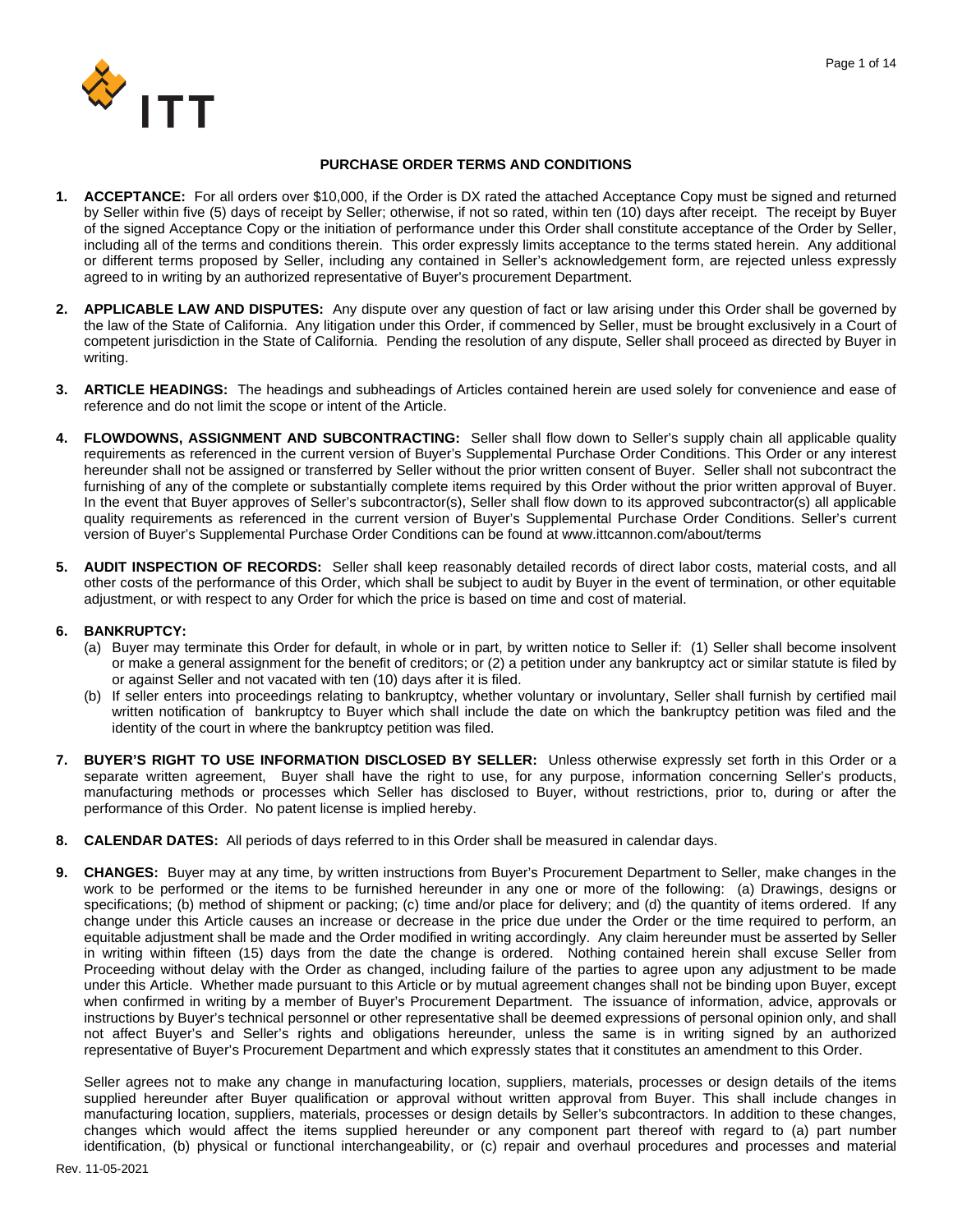changes which affect these procedures without prior written approval of Buyer is prohibited. If such approval is granted, all part numbers and the originals of all drawings and data shall be revised and provided to Buyer accordingly.

**10. COMPLIANCE WITH FEDERAL, STATE AND LOCAL LAWS / CODE OF CONDUCT:** In furnishing the supplies, equipment, and/or services under this Order, Seller shall comply with all applicable Federal, State and Local laws, ordinances and all orders, rules and regulations thereunder, including but not by way of limitation, the applicable provisions, as amended, of the Fair Labor Standards Act of 1938, and the Occupational Safety and Health Act of 1970, and all regulations and standards and any amendments issued pursuant thereto. Seller shall notify Buyer of any aspect of Seller's performance that is prohibited under any legal requirements, at the earliest opportunity, but in all events sufficiently in advance of Seller's performance of such obligation, so as to identify and implement alternative methods of performance. Buyer is an equal opportunity employer and federal contractor or subcontractor. Consequently, the parties agree that, as applicable, they will abide by the requirements of 41 CFR 60-1.4(a), 41 CFR 60-300.5(a) and 41 CFR 60-741.5(a) and that these laws are incorporated herein by reference. These regulations prohibit discrimination against qualified individuals based on their status as protected veterans or individuals with disabilities, and prohibit discrimination against all individuals based on their race, color, religion, sex, or national origin. These regulations require that covered prime contractors and subcontractors take affirmative action to employ and advance in employment individuals without regard to race, color, religion, sex, national origin, protected veteran status or disability. The parties also agree that, as applicable, they will abide by the requirements of Executive Order 13496 (29 CFR Part 471, Appendix A to Subpart A), relating to the notice of employee rights under federal labor laws. Seller certifies that it complies with all applicable local, state, and federal laws and regulations regarding slavery and human trafficking including but not limited to the California Transparency in Supply Chains Act of 2010 and Federal Acquisition Regulation 52.222-50. Seller agrees to promptly notify Buyer of any actual or suspected violations in accordance with the applicable local, state, or federal law or regulation.

In addition, Seller agrees to adhere to Buyer's Code of Conduct [\(http://itt.com/Citizenship/Code-of-Conduct\)](http://itt.com/Citizenship/Code-of-Conduct) as if it were an affiliated company of Buyer when conducting business with Buyer. Buyer's Code of Conduct prohibits any Buyer employee and its families from accepting any business courtesy from a supplier on non-government business other than limited refreshments and meals during a business meeting or promotional business items of only token value, however such gifts are discouraged. On government business, no business courtesies of any kind can be accepted by a Buyer employee or its families. Seller agrees to conform with these business courtesy restrictions and acknowledges that their failure to comply is grounds for immediate termination of this Agreement with cause without further liability.

**11. CONFIDENTIAL RELATIONSHIP:** Seller shall treat as proprietary and confidential all specifications, drawings, blueprints, nomenclature, samples, models and other information supplied by Buyer. Unless the written consent of Buyer is first obtained, Seller shall not in any manner advertise, publish, or release for publication any statement mentioning Buyer or the fact that Seller has furnished or contracted to furnish to Buyer items and/or services required by this Order, or quote the opinion of any employees of Buyer. Seller shall not disclose any information relating to this Order to any person not authorized by Buyer to receive it. Seller shall use the information supplied by Buyer only to accomplish work covered by this Order and for no other purpose. Upon completion, all information is to be returned to Buyer upon Buyer's written request.

# **12. DEFAULT:**

- (a) Buyer may cancel this Order in whole or in part by written notice: (1) if Seller shall become insolvent or make a general assignment for the benefit of creditors; or (2) if a petition under the Federal Bankruptcy Act is filed by or against Seller; or (3) if Seller fails to make delivery of the supplies or to perform the services within the time specified in this Order; or (4) if Seller fails to perform any of the other obligations of this Order, or fails to make progress, so as to endanger performance of this Order, in accordance with its terms; or (5) if Seller's financial condition shall endanger completion of performance, provided with respect to (4) and (5) Seller shall fail to remedy any such condition within seven (7) days from the date of receipt of a notice from Buyer concerning the existence of the condition.
- (b) In the event Buyer cancels this Order in whole or in part as provided in paragraph (A) of this Article, Buyer may procure, upon such terms and in such manner as Buyer deems appropriate, items or services similar to those canceled, and Seller shall be liable to Buyer for any excess and incidental costs of similarly procured items or services. Seller shall continue the performance of this Order to the extent not canceled under the provision of this Article.
- (c) After receipt of notice of such cancellation, and upon Buyer's direction, Seller shall transfer title and deliver to Buyer satisfactorily completed work and such work in process as directed by Buyer.
- (d) If, after notice of cancellation of this Order, it is determined that Seller was not in default under the provisions of this Article, the rights and obligations of the parties shall be the same as if the notice of cancellation had been issued pursuant to Article 32 hereof, "Termination for Convenience".
- (e) If this Order is issued under a U.S. Government contract, and Buyer notifies Seller of a substitution of terms, e.g., the term "Contractor" shall mean Seller, the Term "Contract" shall mean this Order , and the terms "Government", "Contracting Office" and equivalent phrases shall mean "Buyer," then the rights and remedies of Buyer provided in this Article shall not be exclusive, and are in addition to any other rights and remedies provided by law and under this Order.

## **13. DELAYS AND NOTICE OF LABOR DISPUTES:**

- (a) Seller shall not be liable for any delays in delivery caused by circumstances beyond its control including acts of God or of the public enemy, fire, floods, epidemics, quarantine restrictions, strikes or embargoes. When any delays in delivery occur, Seller shall immediately give notice thereof to Buyer.
- (b) Whenever an actual or potential labor dispute is delaying or threatening to delay the performance of this Order, Seller shall immediately give notice thereof to Buyer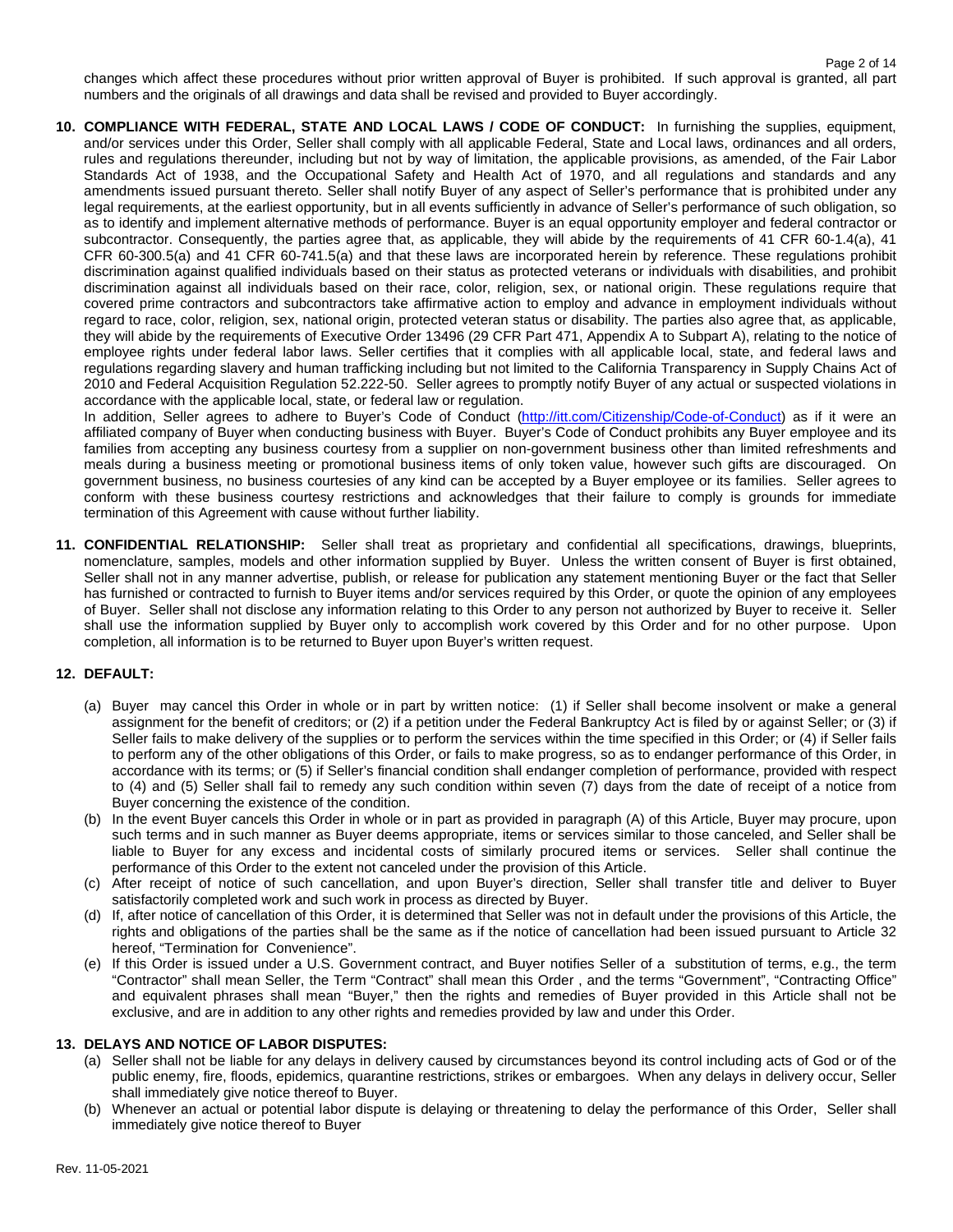- (c) Notwithstanding the above, if such delays extend for more than sixty (60) days from the delivery or performance date or threatens Buyer's delivery commitments under its Prime Contract, Buyer may terminate such part of this Order remaining to be performed without liability to Buyer except for the fair value of work already completed.
- **14. DELIVERY:** Buyer reserves the right to refuse shipments made in advance of the schedule set forth in this Order. Buyer may return early deliveries at Seller's expense. Over shipment allowances, if authorized, will be applied to the entire Order. If Buyer agrees to accept deliveries after the delivery date has passed. Buyer shall have the right to direct Seller to make shipments by the most expeditious means and the total cost of such expedited shipment and handling shall be borne by Seller. Acceptance of late deliveries shall not be deemed a waiver of Buyer's right to hold Seller liable for any loss or damage resulting there from, nor shall it act as a modification of Seller's obligation to make future deliveries in accordance with the delivery schedule set forth in this Order.
- **15. GENERAL RELATIONSHIP:** Seller's relationship to Buyer in the performance of this Order is that of an Independent Contractor. Neither Seller nor any of the persons utilized by Seller to furnish materials or perform work or services under this Order are employees of Buyer. Seller shall, at its own expense, comply with all applicable laws and regulations and assume all liabilities and obligations imposed by such laws and regulations with respect to this Order.
- **16. GRATUITIES:** Buyer may, by written notice to seller, terminate the right of Seller to proceed under this Order if it is found that gratuities (in the form of entertainment, gifts, or otherwise) were offered or given by Seller, or by any agent or representative of Seller, to any officer or employee of Buyer's customer of Buyer, for the purpose of obtaining this Order or securing favorable treatment with respect to the awarding or amending, or the making of any determinations with respect to the performing of this Order.

# **17. INSPECTION/REJECTION:**

- (a) Buyer and/or its customer, to the extent practicable at all times and places, including the place of manufacture, may inspect and test material, work in process, and supplies.
- (b) In the event that Seller delivers defective or non-conforming items, Buyer shall have the option to (1) reject the entire lot, (2) perform 100% screening and accept only those items found to be conforming, or (3) rework defective or non-conforming items, while retaining all Buyer's remedies, including cancelling this Order for default as provided for in Article 10 entitled "Default". Buyer will notify Seller prior to any rework and/or sorting operations to be performed by Buyer. Buyer and Seller will agree on the costs that Seller will be liable for as a result of Buyer's rework and/or sorting operations. If Buyer selects options (1) or (2) above, Seller, at its own expense, shall ship conforming replacement items and provide a Return Material Authorization to Buyer within one (1) day of notification by Buyer of the selected option.
- (c) If any inspection or test is made by Buyer and/or its customer on the premises of Seller or a lower tier subcontractor, Seller without additional charge shall provide all reasonable facilities and assistance for the safety and convenience of Buyer and/or customer inspectors in the performance of their duties. In the case of rejection, Buyer shall not be liable for any reduction in value of samples used in connection with such inspection or test. All inspections and tests by Buyer and/or its customer shall be performed in such a manner as not to unduly delay the work. Buyer reserves the right to charge to Seller any additional cost of inspection and test when items are not ready at the time such inspection and test was requested by Seller or when reinspection or retest is necessitated by prior rejection. Unless otherwise provided herein, final inspection and acceptance of rejection of items shall be made as promptly as practicable after delivery to Buyer's facility. Buyer's failure to inspect or accept or reject items in a timely manner shall neither relieve Seller from full compliance with all requirements of this Order, nor impose responsibility on Buyer therefore.
- (d) Seller shall provide and maintain an inspection system acceptable to Buyer covering the items hereunder. Records of all test and inspection work by Seller shall be kept complete and available to Buyer and/or its customer for three (3) years following completion of this Order, or for six (6) years following completion of an order pursuant to a U.S. Government contract or subcontract.
- (e) Inspection and test by Buyer or its customer of any items or lots thereof does not relieve Seller from any responsibility regarding defects or other failures to meet Order requirements which may be discovered prior to acceptance or during the warranty period set forth in Article 34.
- (f) If, prior to or at the time of final acceptance or within the warranty period, it was known or should be known by Buyer that said items would not or did not conform to the requirements of this Order, final acceptance shall not be construed as a waiver of any rights Buyer may have with respect to the items purchased under this Order, notwithstanding the failure of Buyer to timely inform Seller of such nonconformance.
- **18. RISK OF LOSS; INDEMNIFICATION; INSURANCE:** All personal property belonging to Buyer in Seller's custody or possession shall be a Seller's risk from loss or damage from all hazards. If Seller if required to enter premises owned, leased, or occupied by or under the control of Buyer during the performance of this Order, Seller agrees to indemnify and hold harmless Buyer, its officers and employees, from any loss, cost, damage, expense of liability by reason of property damage or personal injury, including death, of whatsoever nature or kind arising out of or as a result of Seller activity, whether arising out of the actions of Seller or of its employees, subcontractors, and low tier subcontractors. Seller and its subcontractors and lower tier subcontractors shall maintain public liability and property damage insurance in reasonable limits covering the obligations set forth above and will maintain required worker's compensation insurance covering all employees engaged in the performance of this Order.
- **19. INVOICING AND PAYMENT:** A separate invoice shall be issued for each shipment must reference the Order number and line number. Unless otherwise specified in this Order, an invoice shall not be issued prior to shipment of items and payment shall not be made prior to receipt of items and correct invoice. Credit and discount periods will be computed from the date of receipt of the

Rev. 11-05-2021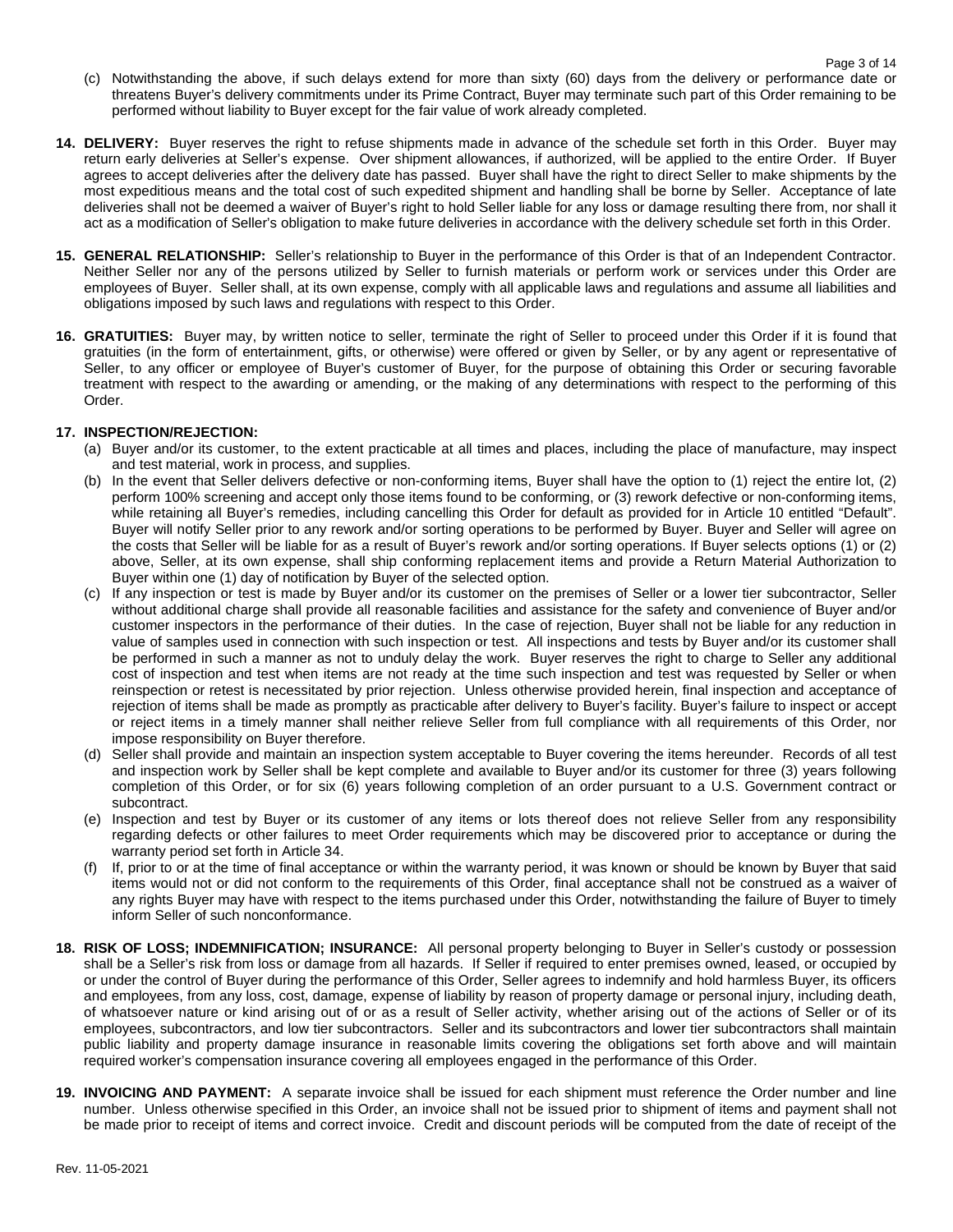- **20. MODIFICATION OF ORDER:** This Order contains all the agreements of the parties with respect thereto and no course or dealing or usage of the trade shall be applicable unless expressly incorporated in this Order. The terms and conditions contained in this Order may not be added to, modified, superseded or otherwise altered except by a written instrument signed by an authorized representative of Buyer's Procurement Department and delivered by Buyer to Seller. Each shipment received from Seller shall be deemed to exclusively upon the terms and conditions contained in this Order notwithstanding any terms and conditions that may be contained in any acknowledgment, invoice, correspondence or other documents of Seller, and notwithstanding Buyer's act of accepting or paying for any shipment or similar act of Buyer.
- **21. NO WAIVER OR CONDITIONS:** Buyer's failure to insist upon strict compliance with any aspect of this Order shall not be deemed a waiver of any of Buyer's rights hereunder, and waiver of a right under this Order shall not constitute of a waiver of any other right.
- **22. OFFSET/COUNTERTRADE CREDIT:** In connection with the sale of Buyer's products to certain foreign government customers, Buyer may incur direct and/or indirect offset/counter trade obligation. Seller hereby exclusively grants to Buyer all offset or counter trade credit that may be obtained from this order, or from Seller's placement of its purchase orders and subcontracts, for Buyer's use on the offset/counter trade program of Buyer's choose. Buyer retains the right to assign any such offset or counter trade credits to Buyer reserves the right to review such record not more often than every six months to determine offset availability.
- **23. ORDER FOR DEFENSE ARTICLES OR SERVICES IN EXCESS OF \$500,000:** If this Order is in an amount of \$500,000 or more, or if this Order is amended so that the total amount of the Order is in an amount of \$500,000 or more, and the items provided by Seller are "defense articles" or "defense services" within the meaning of 22 C.F.R. Sections 120.6 or 120.9, then Seller shall, within fifteen (15) days of the date of this Order, or such amendment, inform Buyer in a written statement if Seller has paid, offered to pay in respect of the sale for which the items will be used: (1) political contributions or (2) fees or commissions, within the meaning of 22 C.F.R. Part 130. Seller's statement shall conform to the requirements of 22 C.F.R. part 130. Failure of the Seller to provide Buyer with such a statement shall constitute a certification by Seller that it has not paid, offered, or agreed to pay such political contributions, fees or commissions.
- **24. PACKING:** Unless otherwise specified in this Order, Seller shall be responsible for safe and adequate packing which shall conform to the requirements of carriers' tariffs or, in absence of such requirements, conform to the best commercial practices. Seller shall separately number all cases, packages, etc., showing the corresponding numbers on the invoices. An itemized packing slip, bearing this Order number must be placed in each container. No extra charge shall be made for packaging or packing materials unless authority therefore is set forth in this Order.
- **25. PATENT INDEMNITY BY SELLER:** If the detailed design of any item purchased hereunder is not supplied by Buyer, Seller shall defend and hold harmless Buyer, its customers and those for whom Buyer may act as agent, from all loss of damage by reason of any and all actions or proceedings charging infringement or wrongful us of any patent, trademark, trade secret, copyright or other intellectual property rights in connection with any items, software or data furnished hereunder. If the use or sale of such item, in respect to which Seller indemnifies Buyer, is enjoined as a result of such action or proceeding, Seller, at no expense to Buyer, shall obtain for Buyer and its customers, the right to use and sell said item or shall substitute an equivalent item acceptable to Buyer and extend this patent indemnity with respect to such equivalent item. In the event that Seller is unable to secure such right of use for Buyer or its customer or to secure an equivalent item as a substitute, Seller will indemnify Buyer and its customer for any and all losses or damages sustained by reason of such injunction.

## **26. RIGHTS IN DATA AND INVENTIONS:**

- (a) If this Order is not placed under a U.S. Government contract or subcontract. Buyer shall have full ownership and rights, including patent rights, to all inventions, data, designs, computer software and information ("Inventions") conceived, made or developed under this Order. Seller shall disclose to Buyer in writing any such Inventions and cooperate, at Buyer's expense, in obtaining patent or other intellectual property protection on such Inventions. Seller further agrees to execute assignments to Buyer of any associated patents or patent applications. With respect to copyrightable works developed under this Order, Buyer and Seller agree that any such works which qualify as commissioned works under the Copyright Act are considered "works made for hire" with copyright ownership in Buyer: otherwise, Seller agrees to assign copyright ownership of the works to Buyer. Seller shall not, unless otherwise authorized in writing by Buyer, disclose to anyone other than Buyer any Inventions or other data developed under this Order or any data disclosed to Seller by Buyer and shall not use such Inventions or data for any purpose other than the performance of this Order.
- (b) If this Order is placed under a U.S. Government contract or subcontract which includes a cost sharing arrangement between the U.S. Government (or higher tier contractor) and Buyer, Buyer shall be granted free license use rights for Inventions of a scope not less than such rights which are granted to the U.S. Government.
- **27. PRODUCT SUPPORT:** (A) Seller shall support the items purchased hereunder during the operational life of the items or for a period of ten (10) years, from the date of final shipment under this Order. Said support includes, but is not limited to, technical service and maintenance of Seller's stock of subassemblies and spare parts as may be required to be ordered to support the operation of the items. (B) In the event Seller discontinues manufacture of the aforementioned items, subassemblies and spare parts, therefore, and does not provide for another qualified source. Seller shall give Buyer not less than six (6) months notice of such decision to discontinue and thereupon make available to Buyer all drawings, specifications, data and know-how which will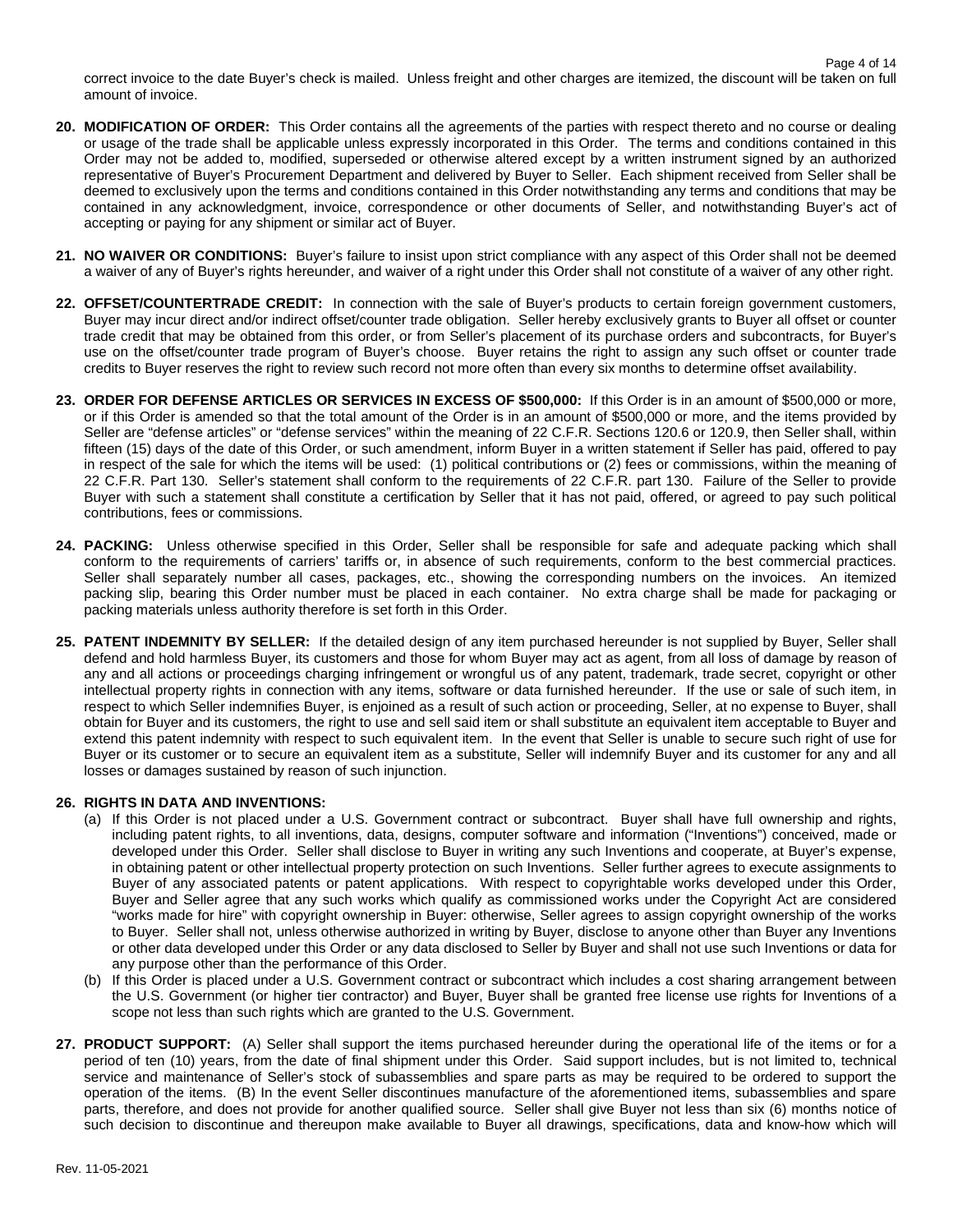enable Buyer or its customers to manufacture or procure and items, subassemblies and spare parts under a royalty-free license which is hereby granted.

**28. SHIPPING INSTRUCTIONS:** Seller shall comply with Buyer's Routing and Shipping Instructions. If such instructions are not attached hereto or have not been previously received. Seller shall immediately request instructions from Buyer.

## **29. SUSPENSION OF WORK:**

- (a) Buyer shall have the right to direct Seller in writing to suspend all or any part of the work for a period of time not to exceed ninety (90) days.
- (b) If work is suspended, an adjustment shall be made for any increase in the time and/or the cost (exclusive of profit) of performing this Order necessarily caused by such suspension, and this Order shall be modified in writing accordingly.
- (c) A claim shall not be allowed under this Article unless the claim, in an amount stated, is asserted in writing within thirty (30) days after the termination of the suspension. When the suspension has been terminated, Seller shall immediately commence performance, notwithstanding the fact that there is no agreement as to a revised schedule or the cost of completing this Order.
- **30. TAXES:** Unless otherwise notified by Buyer in writing, Seller shall be responsible for the payment, and where applicable, inclusion in the Order price, of any federal, state, or local tax, transportation tax, or other tax which is required to be imposed upon the items ordered hereunder, or shall obtain any applicable exemptions. Any such taxes included in this Order shall be itemized separately in Seller's invoice.

## **31. TERMINATION FOR CONVENIENCE:**

- (a) Buyer shall have the right to terminate this Order in whole or in part at any time, and from time to time, by written notice effective upon receipt by Seller, even though Seller is not in breach of any obligation hereunder. Upon receipt of notice of termination, Seller shall immediately discontinue performance and shall comply with Buyer's instructions concerning disposition of completed and partially completed items, work in progress and materials acquired pursuant to this Order. In the event of such termination, Seller shall be paid an amount in settlement to be mutually agreed upon by the Parties which shall cover Seller's reasonable costs of performance incurred prior to termination in connection with the items for which this Order is terminated plus a reasonable profit based upon such costs. In no event, however shall the said payment exceed the price specified herein for such items. Seller shall advise Buyer, in writing, of Seller's claim, if any, for termination costs within thirty (30) days after receipt of the notice of termination. Termination in accordance with this Article shall not affect Buyer's obligation to pay for items accepted by Buyer prior to such termination.
- (b) Nothing contained in paragraph (A) hereof shall in any way limit or affect Buyer's right to terminate this Order for Seller's default.
- (c) If this Order is issued under a U.S. Government contract and Buyer notifies Seller in writing that the termination was directed by the U.S. Government, settlement will be in accordance with Section 52.249-2 of the Federal Acquisition Regulations, which is hereby incorporated by reference and is applicable in its entirety to this Order with appropriate substitution of terms, e.g., the term "Contractor" shall mean Seller, the term "Contract" shall mean this Order, and the terms "Government", "Contracting Officer" and equivalent phrases shall mean "Buyer."
- **32. TITLE AND RISK OF LOSS:** Seller shall bear the risk of loss and damage to all items to be supplied hereunder until final acceptance by Buyer. Buyer shall have equitable title to all items for which partial or progress payments have been furnished to Seller.
- **33. TOOLS, MATERIALS AND INFORMATION:** If any designs, sketches, drawings, blueprints, patterns, dies, molds, models, tools, gauges, equipment or special appliances should be made or procured by Seller especially for producing the items covered by this Order, then immediately upon manufacture or procurement they shall become the property of Buyer. Seller shall maintain a current inventory list of the foregoing. Any such item or any materials or any engineering data or other technical or proprietary information furnished by or paid for by Buyer shall: (a) Become and shall be identified as property of Buyer, (b) Be held by Seller on consignment at Seller's risk. (c) Be used exclusively in the production for Buyer of items required by this Order, and (D) Be subject to disposition by Buyer at any and all times and upon demand they shall be returned to Buyer. Seller shall maintain procedures for the adequate accountability, storage, maintenance and inspection of such items and shall make such records available to Buyer upon request.

## **34. WARRANTY:**

- (a) Seller warrants that all the items furnished hereunder shall: (1) conform fully with all requirements of this Order; (2) conform to approved sample or samples, if any; (3) unless detailed designs have been furnished by Buyer, be fit for the use intended by Buyer; and (4) be free from defects in material, workmanship, design and fabrication.
- (b) In the case of latent defects, the Buyer's rights to corrective action by Seller shall commence upon Buyer's discovery of the latent defect and notification of Seller thereof.
- (c) If, any failure appears, Buyer shall have the right to take the following actions: (1) Retain such defective item(s) and an equitable adjustment will be made in the Order Price, or (2) Reject such defective item(s) and an equitable adjustment will be made in the Order price, or (2) Reject such defective item(s) and require Seller to promptly remove and repair or replace such defective item(s) at Seller's sole expense (including shipping costs), with risk of loss and damage for the rejected, corrected or replacement item(s) while in transit shall be borne by Seller; or (3) Correct or replace such defective item(s) with similar item(s) and recover the total cost (including shipping costs) thereof from Seller. Item(s) rejected shall be removed promptly by Seller at its expense and its risk. All costs and expenses and loss of value incurred by Buyer as a result of or in connection to any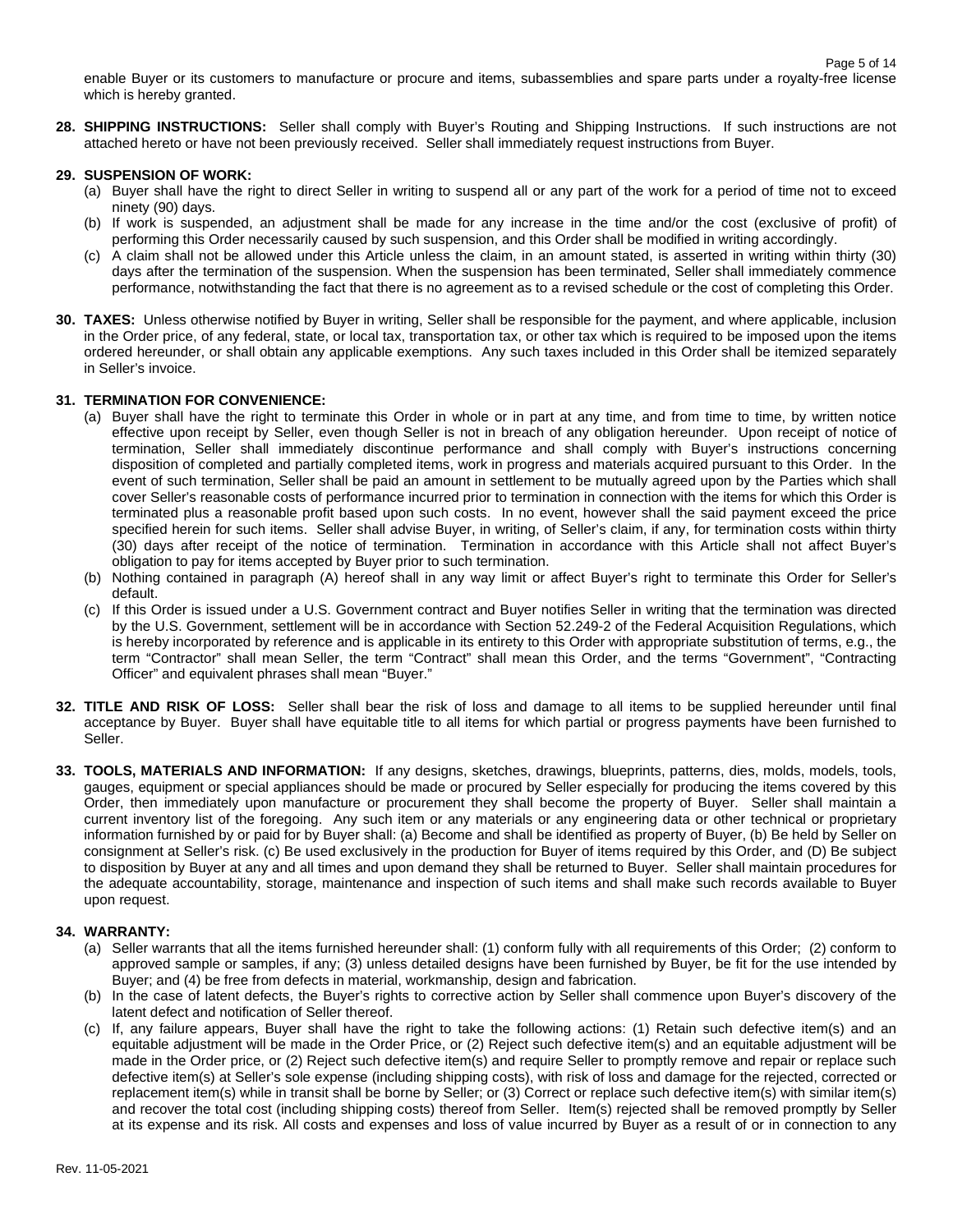defect/nonconformance and the repair, replacement or other correction of any items delivered hereunder may be recovered from Seller.

- (d) Upon discovery of any defect or failure provided hereby, the following conditions shall apply: (1) Buyer shall furnish written notice to Seller of the item(s) involved and set forth the nature of the defect(s) or failure(s) discovered: (2) As required by Buyer's corrective action policies, after receipt by Seller of such notification, Seller shall provide in writing to Buyer the following information: (i) Acknowledgment of the notification given by Buyer of the defect or failure, (ii) The corrective action to be taken by Seller to remedy the defect or failure, (iii) Disposition instructions regarding the defective material or equipment, (iv) The date that the defective items will be repaired, corrected or replaced as applicable and redelivered to the appropriate destination as directed by Buyer, or (v) With the advance approval of Buyer, submit a proposed price reduction to this Order for Buyer's consideration pursuant to (C) (1) above.
- (e) Approval by Buyer of Seller's design or material used shall not relieve Seller from any obligations under the warranties set forth in this Article.
- (f) The word "item(s)" as used herein includes materials, equipment, services and data required under this Order.
- (g) Any items(s) corrected or replaced pursuant to this Article shall be subject to all provisions of this Article to the same extent as item(s) initially delivered.
- (h) The aforesaid warranties shall survive acceptance and payment and shall run to Buyer, its customers and the users of these item(s) and shall not be deemed to be the exclusive rights of Buyer but shall be in addition to other rights of Buyer under law, equity, and the terms of this Order.

## **34A. PRODUCT CONFORMANCE**

Acceptance of this Order and receipt of the items under this Order at Buyer's location certify that items processed under this Order meet all imposed requirements. This includes any and all suppliers or materials, components, processes, or services purchased from a secondary (sub-tier) suppliers that are incorporated into or used to produce, inspect, or test products or services under this Order. Seller shall:

- Provide (flow down) all applicable specification and standards requirements to sub-tier suppliers;
- Be aware of their contributions to product safety;
- Be aware of the importance of ethical behavior;
- Ensure, by performing physical and/or functional inspections that sub-tier Suppliers have complied with the requirements of this Purchase Order; and
- Upon request, provide objective evidence to Buyer of compliance to this provision.
- **35. MOST FAVORED CUSTOMER:** Seller warrants that the prices for the items or services covered hereby are not less favorable than those currently extended to any other customer for the same or similar items or services in similar quantities. In the event Seller reduces its price during the term of this order. Seller agrees to reduce the price hereof accordingly.
- **36. FINANCIAL RECORDS AND AUDIT.** Seller shall retain all financial records and documents pertaining to the Goods for a period of no less than three years after final payment. Such records and documents shall date back to the time this contract was issued and shall include without limitation, catalogs, price lists, invoices, underlying data and basis for cost estimates, and inventory records. Buyer shall have the right to examine, reproduce and audit all such records related to pricing and incurred costs.

## **37. AUDIT RIGHT RESERVED / RIGHT OF ENTRY**

Buyer, Buyer's Partnerships, Buyer's Customers and Government/Regulatory Authorities reserve the right to perform audits and/or inspections at Seller's and/or Seller's subcontractor's facilities to:

- Examine all pertinent documents, data and other information relating to Buyer's products, tooling, or any Buyer's purchase order
- View any facility or process relating to Buyer's products, at any level of the supply chain, or any Buyer's purchase order
- Audit any facility or process to determine compliance with the requirements of any Buyer's purchase order
- Dispatch an inspection service to perform Buyer directed independent verification of its product at the Seller's premises and with Seller's inspection equipment

When on-site verification of Contract / Purchase order conformance is required, Seller shall provide the equipment, facilities, complete and accurate paperwork, and personnel necessary for Buyer's representatives to verify compliance. Any Audit activity as described above will be conducted during normal business hours and with advance written notice to Seller. Any findings as a result of the above audit activity will be acted on promptly by the Seller.

## **38. COUNTERFEIT WORK**

- (a) For purposes of this clause, Work consists of those parts delivered under this Contract that are the lowest level of separately identifiable items (e.g., articles, components, goods, and assemblies). "Counterfeit Work" means Work that is or contains items misrepresented as having been designed and/or produced under an approved system or other acceptable method. The term also includes approved Work that has reached a design life limit or has been damaged beyond possible repair, but is altered and misrepresented as acceptable.
- (b) Seller agrees and shall ensure that Counterfeit Work is not delivered to Buyer.
- (c) Seller shall only purchase products to be delivered or incorporated as Work to Buyer directly from the Original Component Manufacturer (OCM)/Original Equipment Manufacturer (OEM), or through an OCM/OEM authorized distributor chain. Work shall not be acquired from independent distributors or brokers unless approved in advance in writing by Buyer. Seller must present compelling support for its request (e.g. OCM documentation that authenticates supply chain traceability of the parts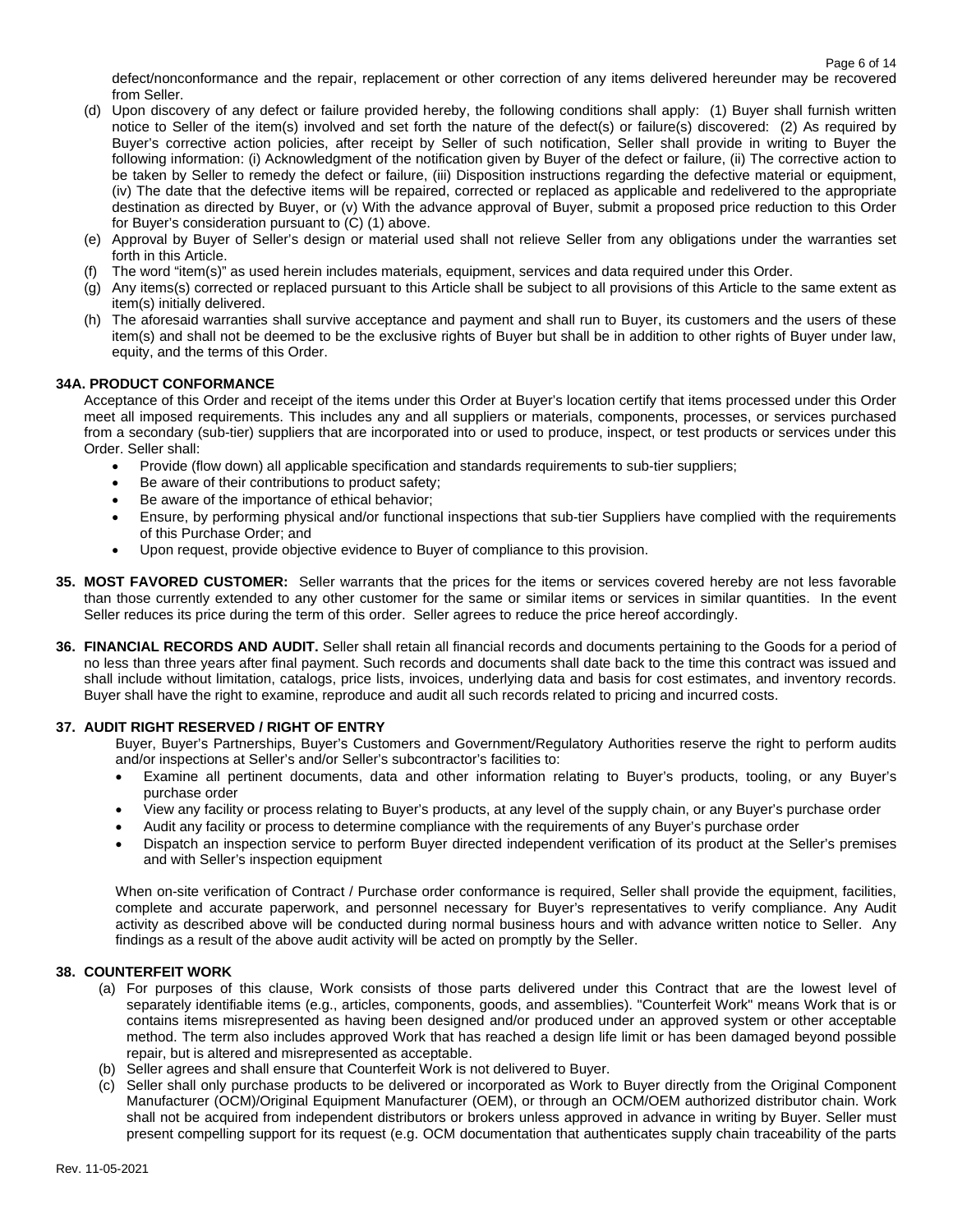to the OCM), and include in its request for approval all actions to ensure the part thus procured are authentic/conforming parts. All items furnished hereunder shall be in conformance with counterfeit part standards AS5553 and AS6174.

- (d) Seller shall immediately notify Buyer with the pertinent facts if Seller becomes aware or suspects that it has furnished Counterfeit Work. Seller shall maintain a method of item supply chain traceability that ensures tracking of the supply chain back to the manufacturer of all Electrical, Electronic, and Electromechanical (EEE) parts included in assemblies and subassemblies being delivered in this Order. The supply chain traceability method shall clearly identify the name and location of all the supply chain intermediaries from the manufacturer to the direct source of the product for Seller and shall include the manufacturer's batch identification for the item(s) such as date codes, lot codes, serializations, or other batch identifications. Seller shall establish and implement test and inspection activities necessary to assure the authenticity of purchased product. Tests and inspections shall be performed in accordance with defined accept/reject criteria provided or approved by Buyer. If requested, Seller shall prepare and provide to Buyer records evidencing tests and inspections performed and conformance of the product to specified acceptance criteria. Tests and inspections shall be performed by persons that have been trained and qualified concerning types and means of EEE parts fraud and suspect counterfeiting and how to conduct effective product authentication. When requested by Buyer, Seller shall provide OCM/OEM documentation that authenticates traceability of the affected items to the applicable OCM/OEM.
- (e) In the event that Work delivered under this Contract constitutes or includes Counterfeit Work, such items shall be impounded and Seller shall, at its expense, promptly replace such Counterfeit Work with genuine Work conforming to the requirements of this Contract. Notwithstanding any other provision in this Contract, Seller shall be liable for all costs relating to the impoundment, removal and replacement of Counterfeit Work, including without limitation Buyer 's costs of removing Counterfeit Work, of reinserting replacement Work and of any testing necessitated by the reinstallation of Work after Counterfeit Work has been exchanged. Buyer may turn such items over to the authority having jurisdiction for investigating and reserves the right to withhold payment for the items pending the results of the investigation. The remedies contained in this paragraph are in addition to any remedies Buyer may have at law, equity or under other provisions of this Contract.
- (f) This clause applies in addition to any quality provision, specification, statement of work or other provision included in this Contract addressing the authenticity of Work. To the extent such provisions conflict with this clause, this clause prevails.
- (g) Seller shall include paragraphs (a) through (d) of this clause or equivalent provisions in lower tier subcontracts for the delivery of items that will be included in or furnished as Work to Buyer.
- **39. ORDER OF PRECEDENCE:** All of the provisions of this Order shall be construed and interpreted as consistent whenever possible. In the event of a conflict between any of the following clauses that apply to the Order and the preceding Articles 1 through 35, the following clauses shall have precedence over the preceding Articles.
- **40. NOTICE OF SAFETY HAZARDS:** Pursuant to Buyer's Supplier Quality Requirements, Seller shall give Buyer written notice of any and all safety hazards and warnings regarding the usage of the items under this Order. Seller shall also give Buyer written notice of any and all special packing and handling instructions for the items under this Order. In the event that Buyer discovers any undisclosed safety hazards with regards to the usage, packing, and/or handling of the items under this Order, Buyer shall have the right to return said items to Seller at Seller's sole expense. Any items returned to Seller under this Article shall be subject to Article 34 ("Warranty") of this Purchase Order Terms and Conditions.
- **41. FARS, DFARS, NFS AND ADDITIONAL ARTICLES APPLICABLE TO ORDERS PLACED UNDER UNITED STATES GOVERNMENT CONTRACTS OR SUBCONTRACTS:** If this order indicates that it is placed under a U. S. Government contract or subcontract, the following clauses of the Federal Acquisition Regulation (FAR), Department of Defense FAR supplement (DFARS), and NASA FAR Supplement (NFS), if included in Buyer's contract, shall apply to this Order, as specified, as if fully set forth herein in full text. The full text of these clauses are available a[t www.ecfr.gov.](http://www.ecfr.gov/)

**A. FARS AND DFARS INCORPORATED BY REFERENCE.** The following clauses of the Federal Acquisition Regulations (FAR) and of the Department of Defense FAR Supplement (DFARS) are hereby incorporated by reference. However, whenever the following clauses include a requirement for the settlement of disputes between the parties in accordance with the "Disputes" clause, the dispute shall be disposed of in accordance with Article 2, entitled "Applicable Law and Disputes". In the event the Government modifies any of the Exhibit A clauses, the modified version shall take effect immediately (its "effective date") and have precedence over the prior version beginning on its effective date unless otherwise specified by the Buyer. If the effective date of the prime contract is not set forth in the body of this order. Seller should contact Buyer for the applicable date. To the extent one or more alternates of a clause may apply, the alternate specified by the Buyer in writing shall apply, and absent such election in writing the alternate that most appropriately fits the type and scope of the Order shall apply.

**B.** Wherever necessary to make the context of the clauses set forth below applicable to this Order, the term "Contractor" shall mean Seller, the term "Contract" shall mean this Order and the terms "Government", "Contracting Officer" and equivalent phrases shall mean Buyer, except the terms "Government" and "Contracting Officer" do not change when the context of these names clearly indicate otherwise, such as when a right, act, or authorization can be granted only by the Government: (1) In the Phrases "Government property", "Government Furnished Property", "Government-owned Property", "Government Equipment", and "Government-Owned Equipment", or (2) when a right , act, authorization or obligation can be granted or performed only by the Government or the prime noted below. In cases where the clause confers a right the inures to both the Buyer and the Government, the term "Government" shall include both Buyer and Government. Unless otherwise noted below, to the extent any clause requires a party to communicate verbally or in writing to the Government, the Buyer shall be the exclusive party responsible for such communication and seller shall not communicate with the Government without first obtaining Buyer's written consent.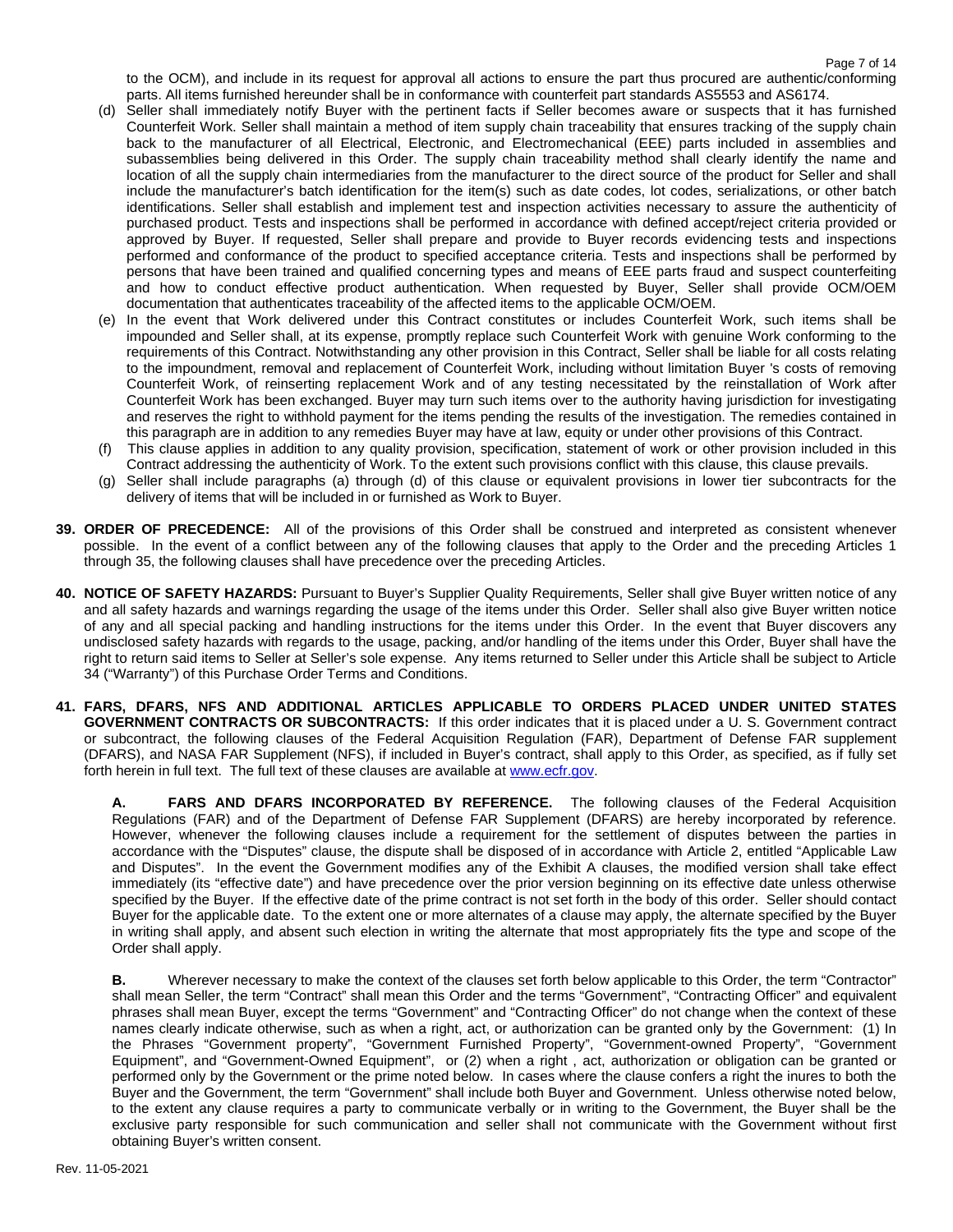| 52.202-1               | Definitions                                                                                                                                                                                |
|------------------------|--------------------------------------------------------------------------------------------------------------------------------------------------------------------------------------------|
| 52.203-3               | Gratuities                                                                                                                                                                                 |
| 52.203-5               | <b>Covenant Against Contingent Fees</b>                                                                                                                                                    |
| 52.203-6               | Restrictions on Subcontractor Sales to the Government (Applicable to Orders over \$150,000)                                                                                                |
| 52.203-7               | Anti-Kickback Procedures (Applicable to Orders over \$150,000)                                                                                                                             |
| 52.203-8               | Cancellation, Rescission, and Recovery of Funds for Illegal or Improper Activity                                                                                                           |
| 52.203-10              | Price or Fee Adjustment for Illegal or Improper Activity.                                                                                                                                  |
| 52.203-11              | Certification and Disclosure Regarding Payments to Influence Certain Federal Transactions (Applicable to<br>Orders over (\$150,000)                                                        |
| 52.203-12<br>52.203-13 | limitation on payments to influence Certain Federal Transactions (Applicable to Orders over \$150,000)<br><b>Contractor Code of Business Ethics and Conduct</b>                            |
| 52.203-17              | Contractor employee Whistleblower Rights and Requirement to Inform Employees of Whistleblower Rights                                                                                       |
| 52.204-2               | Security requirements (The term "Government" does not change in par. (c).                                                                                                                  |
| 52.204-9               | Personal Identity Verification of Contractor Personnel                                                                                                                                     |
| 52.204-21              | Basic Safeguarding of covered Contractor Information Systems                                                                                                                               |
| 52.204-23              | Prohibition on Contracting for Hardware, Software, and Services Developed or Provided by Kaspersky Lab                                                                                     |
|                        | and Other Covered Entities                                                                                                                                                                 |
| 52.208-8               | Required Sources for Helium and Helium Usage Data                                                                                                                                          |
| 52.209-6               | Protecting the Government's Interest When Subcontracting with Contractors Debarred, Suspended, or                                                                                          |
|                        | Proposed for Debarment (par. (b) only) (Seller shall furnish to Buyer the information required by par. (b))                                                                                |
|                        | (Applicable to Orders over \$35,000)                                                                                                                                                       |
| 52.211-5               | <b>Material Requirements</b>                                                                                                                                                               |
| 52.211-15              | Defense Priority Allocation Requirements                                                                                                                                                   |
| 52.214-26              | Audit and Records - Sealed Bidding (Applicable to Orders over \$500,000 placed under sealed bidding prime                                                                                  |
|                        | contracts).                                                                                                                                                                                |
| 52.214-27              | Price Reduction for Defective Cost or Pricing Data - Modifications - Sealed Bidding (Applicable to Orders                                                                                  |
|                        | and Pricing Adjustments over \$500,000 placed under sealed bidding prime contracts)                                                                                                        |
| 52.214-28              | Subcontractor Cost or Pricing Data-Modifications-Sealed Bidding (Applicable to Orders over \$650,000)                                                                                      |
| 52.215-2               | Audit and Records-Negotiation (Applicable to Orders over \$100,000)                                                                                                                        |
| 52.215-10              | Price Reduction for Defective Cost or Pricing Data (notes 1 and 6) (Applicable to Orders over \$650,000)                                                                                   |
| 52.215-11              | Price Reduction for Defective Cost or Pricing Data - Modifications (notes 1 and 6) (Applicable to Orders                                                                                   |
|                        | over \$650,000)                                                                                                                                                                            |
| 52.215-12              | Subcontractor Cost or Pricing Data (Applicable to Orders over \$650,000)                                                                                                                   |
| 52.215-13              | Subcontractor Cost or Pricing Data - Modifications (Applicable to Orders over \$650,000)                                                                                                   |
| 52.215-15              | Pension adjustments and asset reversions                                                                                                                                                   |
| 52.215-18              | Reversion or Adjustment of Plans for Post-Retirement Benefits (PRB) Other Than Pensions (notes 1, 5 and                                                                                    |
|                        | 6 apply) (Applicable to Orders over \$650,000)                                                                                                                                             |
| 52.215-19              | Notification of Ownership Changes (notes 5 and 6 apply) (Applicable to Orders over \$650,000)                                                                                              |
| 52.217-9               | Option to Extend the Term of the Contract                                                                                                                                                  |
| 52.214-28              | Subcontractor Cost or Pricing Data - Modifications - Sealed Bidding (Applicable to Orders over \$500,000                                                                                   |
|                        | placed under sealed bidding prime contracts).                                                                                                                                              |
| 52.215-14              | Integrity of Unit Prices (Excluding par. (b)) (Not applicable to commercial items) (Applicable to Orders over                                                                              |
|                        | \$150,000)                                                                                                                                                                                 |
| 52.219-8<br>52.219-9   | Utilization of Small, Small Disadvantaged and Women -Owned Small Business Concerns.<br>Small, Small Disadvantaged and Women-Owned Small Business Subcontracting Plan (Applicable to Orders |
|                        | over \$500,000) (This clause does not apply to small business concerns)                                                                                                                    |
| 52.219-16              | Liquidated Damages - Subcontracting Plan (notes 1 an 2 apply) (Applicable to Orders over \$550,000)                                                                                        |
| 52.222-1               | Notice to the Government of Labor Disputes                                                                                                                                                 |
| 52.222-3               | Convict Labor                                                                                                                                                                              |
| 52.222-4               | Contract Work Hours and Safety Standards Act - Overtime Compensation (Seller shall include the                                                                                             |
|                        | provisions of this clause in any lower tier Orders) (Applicable to Orders over \$150,000)                                                                                                  |
| 52.222-6               | <b>Construction Wage Rate Requirements</b>                                                                                                                                                 |
| 52.222-18              | Certification Regarding Knowledge of Child Labor for Listed End Products                                                                                                                   |
| 52.222-20              | Contracts for Materials, Supplies, Articles, and Equipment Exceeding \$15,000 (Applicable to Orders over                                                                                   |
|                        | \$15,000                                                                                                                                                                                   |
| 52.222-21              | Prohibition of Segregated Facilities                                                                                                                                                       |
| 52.222-22              | <b>Previous Contracts and Compliance Reports</b>                                                                                                                                           |
| 52.222-23              | Notice of Requirement for Affirmative Action To Ensure Equal Employment Opportunity for Construction                                                                                       |
| 52.222-26              | Equal Opportunity (Applicable to Orders over \$,000) (Excluding paragraphs, (a) and (c))                                                                                                   |
| 52.222-27              | Affirmative Action Compliance Requirements for Construction (Applicable to Orders over \$15,000)                                                                                           |
| 52.222-35              | Equal Opportunity for Veterans (Applicable to Orders over \$150,000)                                                                                                                       |
| 52.222-36              | Equal Opportunity for Workers with Disabilities (Applicable to Orders over \$15,000)                                                                                                       |
| 52.222-37              | Employment Reports on Veterans (Applicable to Orders over \$150,000)                                                                                                                       |
| 52.222-40              | Notification of Employee Rights Under the National Labor relations Act (Executive Order 13496)                                                                                             |
| 52.222-41              | Service Contract Labor Standards                                                                                                                                                           |

52.222-50 [Combating Trafficking in Persons.](http://farsite.hill.af.mil/reghtml/regs/far2afmcfars/fardfars/far/52_220.htm#P778_139704#P778_139704)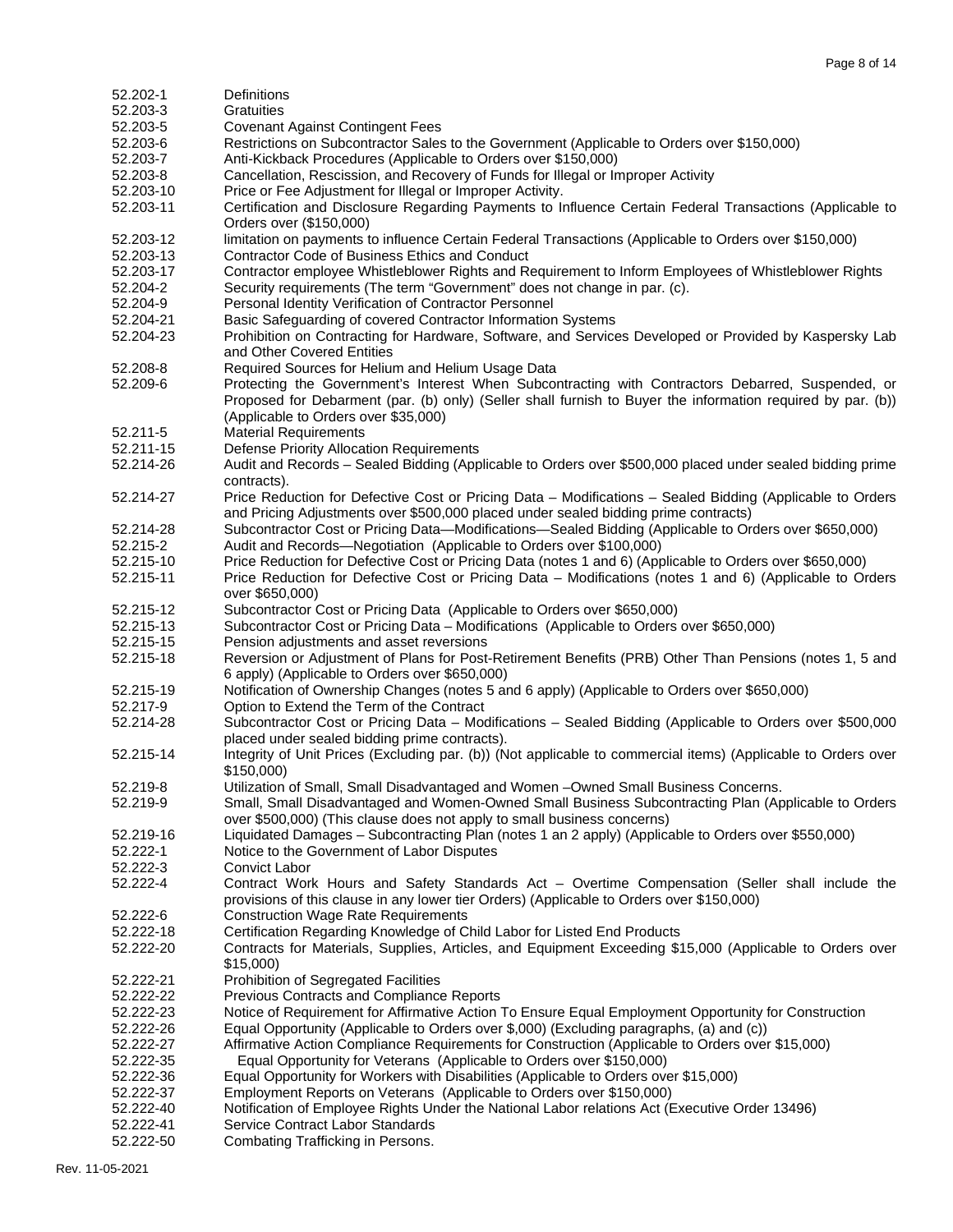| 52.222-51 | Exemption from Application of the Service Contract Act to Contracts for Maintenance, Calibration or Repair       |
|-----------|------------------------------------------------------------------------------------------------------------------|
|           | of Certain Equipment-Requirements                                                                                |
| 52.222-53 | Exemption from Application of the Service Contract Act to Contracts for Certain Services-Requirements            |
| 52.222-54 | Employment Eligibility Verification (E-Verify)                                                                   |
| 52.222-55 | Minimum Wages Under Executive Order 13658                                                                        |
| 52.223-3  | Hazardous Material Identification and Material Safety Data (Seller shall furnish the information required by     |
|           | par. (b) To Buyer)                                                                                               |
| 52.223-4  |                                                                                                                  |
|           | Recovered Material Certification                                                                                 |
| 52.223-7  | Notice of Radioactive Materials (Applicable to Orders meeting the criteria of par. (a) (Insert "60" in the first |
|           | line of par. $(a)$ )                                                                                             |
| 52.223-11 | Ozone - Depleting Substances and High Global Warming Potential Hydrofluorocarbons (applicable to                 |
|           | Orders for products covered by the clause)                                                                       |
| 52.223-15 | Energy Efficiency in Energy-Consuming Products                                                                   |
| 52.223-99 | Ensuring Adequate COVID-19 Safety Protocols for Federal Contractors (Oct 2021) (Deviation)                       |
| 52.224-2  | Privacy Act                                                                                                      |
| 52.225-1  | Buy American Act - Supplies                                                                                      |
| 52.225-8  | Duty-Free Entry                                                                                                  |
| 52.225-11 | Buy American - Construction Materials Under Trade Agreements                                                     |
|           |                                                                                                                  |
| 52.225-13 | Restrictions on Certain Foreign Purchases                                                                        |
| 52.225-19 | Contractor Personnel in a Designated Operational Area or Supporting a Diplomatic or Consular Mission             |
|           | <b>Outside the United States</b>                                                                                 |
| 52.227-1  | <b>Authorization and Consent</b>                                                                                 |
| 52.227-2  | Notice and Assistance Regarding Patent and Copyright Infringement                                                |
| 52.227-3  | Patent Indemnity                                                                                                 |
| 52.227-9  | <b>Refund of Royalties</b>                                                                                       |
| 52.227-10 | Filing of Patent Applications - Classified Subject Matter (Applicable to classified Orders)                      |
| 52.227-11 | Patent Rights-Ownership by the Contractor (Short Form)                                                           |
| 52.227-13 | Patent Rights-Ownership by the Government                                                                        |
| 52.227-14 | Rights in Data - General                                                                                         |
| 52.227-16 |                                                                                                                  |
|           | <b>Additional Data Requirements</b>                                                                              |
| 52.227-17 | Rights in Data-Special Works                                                                                     |
| 52.227-18 | Rights in Data-Existing Works                                                                                    |
| 52.227-19 | <b>Commercial Computer Software License</b>                                                                      |
|           |                                                                                                                  |
| 52.227-20 | Rights in Data-SBIR Program                                                                                      |
| 52.227-21 | Technical Data Declaration, Revision, and Withholding of Payment-Major Systems                                   |
| 52.227-22 | Major System-Minimum Rights                                                                                      |
| 52.227-23 | Rights to Proposal Data (Technical)                                                                              |
| 52.228-3  |                                                                                                                  |
|           | Worker's Compensation Insurance (Defense Base Act)                                                               |
| 52.228-4  | Worker's Compensation and War-Hazard Insurance Overseas                                                          |
| 52.228-5  | Insurance – Work on Government Installation                                                                      |
| 52.228-7  | Insurance - Liability to Third Persons                                                                           |
| 52.229-2  | North Carolina State and Local Sales and Use Tax                                                                 |
| 52.229-3  | Federal, State, and Local Taxes                                                                                  |
| 52.229-4  | Federal, State, and Local Taxes (State and Local Adjustments)                                                    |
| 52.229-6  | Taxes-Foreign Fixed-Price Contracts                                                                              |
| 52.229-7  | Taxes-Fixed-Price Contracts with Foreign Governments                                                             |
| 52.230-2  | Cost Accounting Standards (excluding par. (b)) (Applicable as set forth in clause)                               |
| 52.230-3  | Disclosure and Consistency of Cost Accounting Practices (excluding par. (b))                                     |
| 52.230-5  | Cost Accounting Standards-Educational Institution (Applicable to Orders subject to Cost Accounting               |
|           | Standards)                                                                                                       |
| 52.230-6  | Administration of Cost Accounting Standards (Applicable to Orders subject to Cost Accounting Standards)          |
| 52.232-1  | Payments                                                                                                         |
| 52.232-9  |                                                                                                                  |
|           | Limitation on Withholding Payments<br>Extras                                                                     |
| 52.232-11 |                                                                                                                  |
| 52.232-16 | Progress Payments (applicable if Order meets criteria of FAR and the rate of Progress Payments is set forth      |
|           | in the body of the Order) (The term "Government" does not change in paragraphs (d) and (g))                      |
| 52.232-17 | Interest                                                                                                         |
| 52.232-27 | Prompt Payment for Construction Contracts                                                                        |
| 52.234-1  | Industrial Resources Developed Under Defense Production Act Title III                                            |
| 52.236-13 | <b>Accident Prevention</b>                                                                                       |
| 52.237-3  | <b>Continuity of Services</b>                                                                                    |
| 52.237-7  | Indemnification and Medical Liability Insurance                                                                  |
| 52.242-1  | Notice of Intent to Disallow Costs                                                                               |
| 52.242-2  | <b>Production Progress Reports</b>                                                                               |
| 52.242-15 | Stop Work Order                                                                                                  |
| 52.242-17 | Government Delay of Work                                                                                         |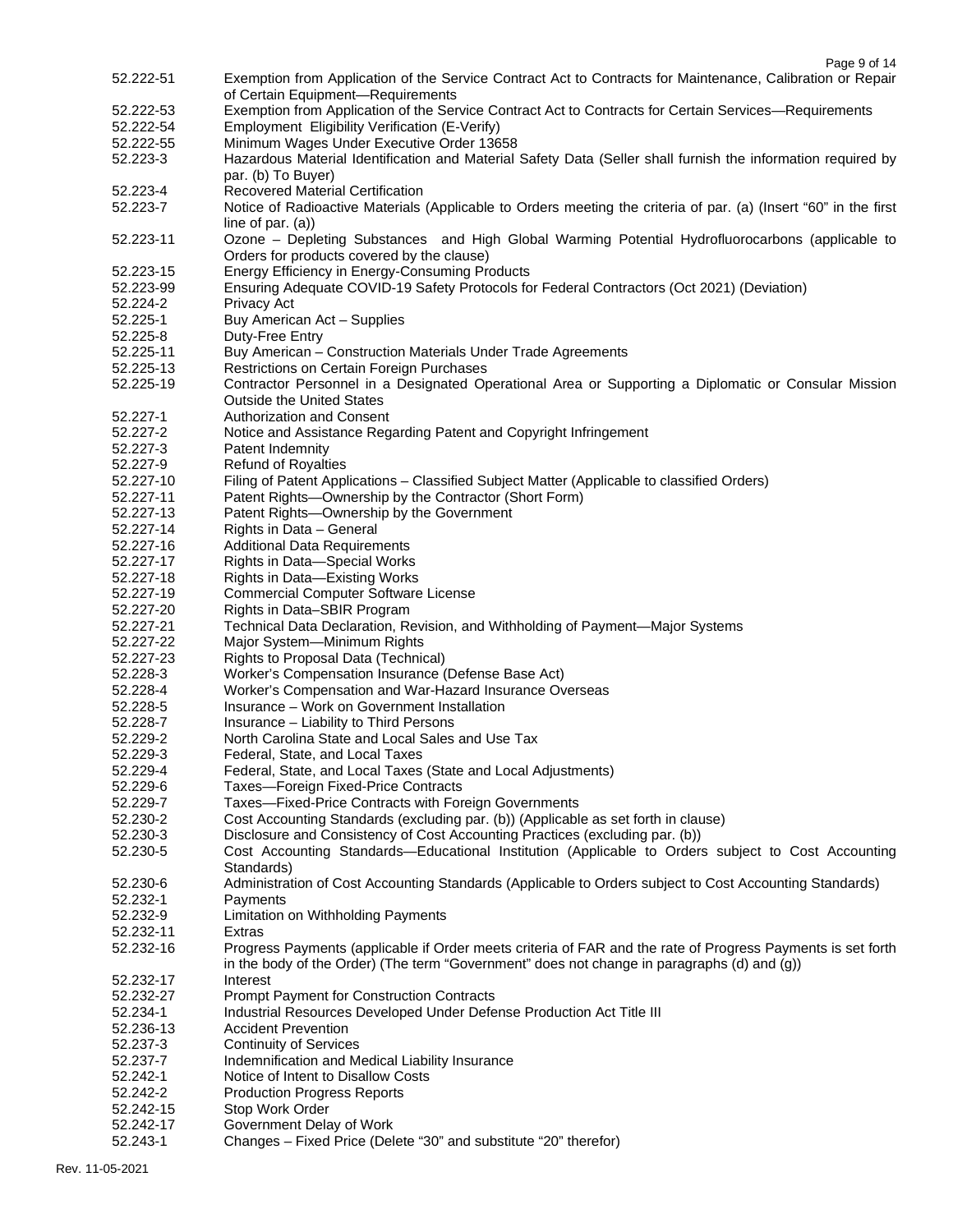| 52.243-4                     | Changes (Applicable to Orders over \$150,000)                                                                                                |
|------------------------------|----------------------------------------------------------------------------------------------------------------------------------------------|
| 52.243-5                     | <b>Changes and Changed Conditions</b>                                                                                                        |
| 52.243-6                     | <b>Change Order Accounting</b>                                                                                                               |
| 52.243-7                     | Notification of Changes                                                                                                                      |
| 52.244-5                     | Competition in Subcontracting (Applicable to Order that exceed the simplified acquisition threshold)                                         |
| 52.244-6                     | Subcontracts for Commercial Items                                                                                                            |
| 52.245-1                     | <b>Government Property</b>                                                                                                                   |
| 52.245-2                     | Government Property Installation Operation Services                                                                                          |
| 52.245-9                     | Use and Charges                                                                                                                              |
| 52.246-2                     | Inspection of Supplies - Fixed Price                                                                                                         |
| 52.246-4                     | Inspection of Services - Fixed Price                                                                                                         |
| 52.246-7                     | Inspection of Research and Development-Fixed Price                                                                                           |
| 52.246-9                     | Inspection of Research and Development (Short Form)                                                                                          |
| 52.246-16                    | Responsibility for Supplies (applicable to Orders that exceed the simplified acquisition threshold)                                          |
| 52.246-17                    | Warranty of Supplies of a Noncomplex Nature                                                                                                  |
| 52.246-18                    | Warranty of Supplies of a Complex Nature                                                                                                     |
| 52.246-20                    | <b>Warranty of Services</b>                                                                                                                  |
| 52.246-21                    | Warranty of Construction                                                                                                                     |
| 52.246-23                    | Limitation of Liability                                                                                                                      |
| 52.246-24                    | Limitation of Liability - High Value Items (Applicable only to the extent included in Buyer's contract with the                              |
|                              |                                                                                                                                              |
|                              | Government)                                                                                                                                  |
| 52.246-25                    | Limitation of Liability – Services (Applicable only to the extent included in Buyer's contract with the                                      |
|                              | Government)                                                                                                                                  |
| 52.247.63                    | Preference for U.S. Flag Air Carriers                                                                                                        |
| 52.247-64                    | Preference for Privately Owned U.S. Flag Commercial Vessels                                                                                  |
| 52.248-1                     | Value Engineering and Alternate 1 (Applicable to Orders of \$150,000 or more) (Buyer reserves the right to                                   |
|                              | adjust sharing rate on face of the Order) (All value engineering proposals shall be submitted through Buyer)                                 |
| 52.248-3                     | Value Engineering-Construction Applicable to Orders over \$70,000)                                                                           |
| 52.249-1                     | Termination for Convenience of the Government (Fixed Price) (Short Form)                                                                     |
| 52.249-2                     | Termination for Convenience of the Government (Fixed Price)                                                                                  |
| 52.249-4                     | Termination for Convenience of the Government(Services) (Short Form)                                                                         |
| 52.249-7                     | Termination for Convenience of the Government (Fixed Price, Architect-Engineer)                                                              |
| 52.249-8                     | Default (Fixed-Price Supply and Service)                                                                                                     |
| 52.250-1                     | Indemnification Under Public Law 85-804                                                                                                      |
| 252.203-7001                 | Prohibition On Persons Convicted of Fraud or Other Defense Contract Related Felonies                                                         |
| 252.203-7005                 | Representation Relating to Compensation of Former DoD Officials                                                                              |
| 252.204-7000                 | Disclosure of Information                                                                                                                    |
| 252.204-7003                 | <b>Control of Government Personnel Work Product</b>                                                                                          |
| 252.204-7008                 | Compliance With Safeguarding Covered Defense Information Controls                                                                            |
| 252.204-7009                 | Limitations on the Use or Disclosure of Third-Party Contractor Information                                                                   |
| 252.204-7012                 | Safeguarding Covered Defense Information and Cyber Incident Reporting                                                                        |
| 252.208-7000                 | Intent to Furnish Precious Metals as Government Furnished Material                                                                           |
| 252.211-7000                 | Acquisition Streamlining (Applicable to Orders over \$1,500,000)                                                                             |
| 252.211-7003                 | Item Unique Identification and Valuation                                                                                                     |
| 252.211-7008                 | Use of Government-Assigned Serial Numbers                                                                                                    |
| 252.211-7006                 | Passive Radio Frequency Identification                                                                                                       |
| 252.215-7000                 | <b>Pricing Adjustments</b>                                                                                                                   |
| 252.219-7003                 | Small Business Subcontracting Plan (DoD Contracts - Basic)                                                                                   |
| 252.222-7006                 | Restrictions on the use of Mandatory Arbitration Agreements                                                                                  |
| 252.222-7007                 | Representation Regarding Combating Trafficking in Persons                                                                                    |
| 252.223-7999                 | Ensuring Adequate COVID-19 Safety Protocols for Federal Contractors (Deviation 2021-O0009)                                                   |
| 252.225-7001                 | Buy American Act and Balance of Payments Program                                                                                             |
| 252.225-7002                 | Qualifying Country Sources as Subcontractors                                                                                                 |
| 252.225-7020                 | <b>Trade Agreements Certificate</b>                                                                                                          |
| 252.225-7021                 | <b>Trade Agreements</b>                                                                                                                      |
| 252.225-7035                 | Buy American Act - Trade Agreements - Balance of Payments Program Certificate                                                                |
| 252.225-7008                 | Restriction on Acquisition of Specialty Metals.                                                                                              |
| 252.225-7009                 | Restriction on Acquisition of Certain Articles Containing Specialty Metals.                                                                  |
| 252.225-7010                 | Commercial Derivative Military Article-Specialty Metals Compliance Certificate.                                                              |
| 252.225-7012                 | <b>Preference for Certain Domestic Commodities</b>                                                                                           |
|                              |                                                                                                                                              |
| 252.225-7015                 | Restriction on Acquisition of Hand or Measuring Tools                                                                                        |
| 252.225-7016                 | Restriction on Acquisition of Ball and Roller Bearings<br><b>Photovoltaic Devices</b>                                                        |
| 252.225-7017                 |                                                                                                                                              |
| 252.225-7018                 | Photovoltaic Devices - Certificate                                                                                                           |
| 252.225-7025<br>252.225-7026 | Restriction on the Acquisition of Forgings<br>Report of Intended Performance Outside the United States and Canada (Applicable to Orders over |
|                              | \$700,000)                                                                                                                                   |
|                              |                                                                                                                                              |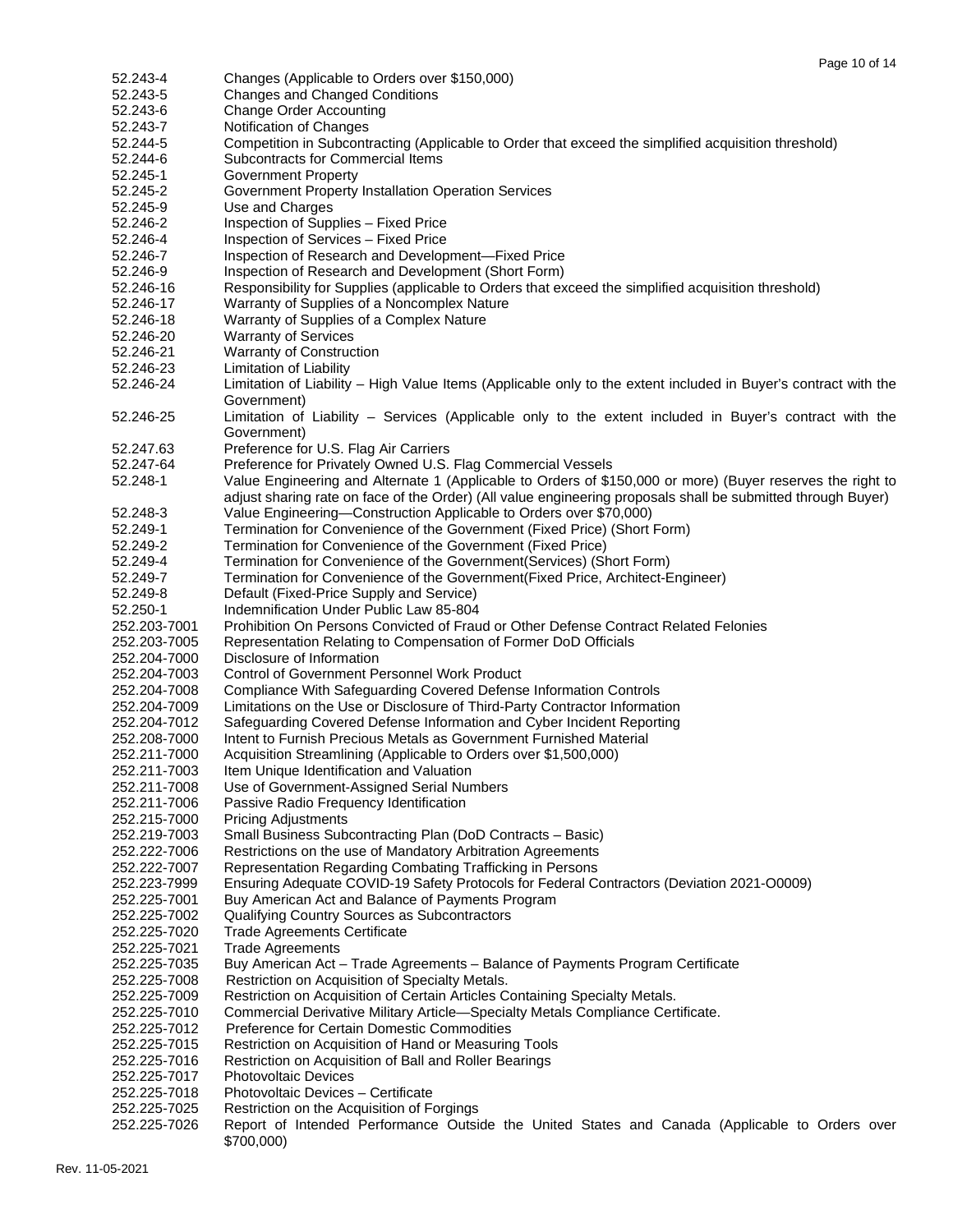- 252.225-7030 Restriction on Acquisition of Carbon, Alloy, and Armor Steel Plate
- 252.225-7038 Restriction on Acquisition of Air Circuit Breakers
- Rights in Technical Data Noncommercial Items
- 252.227-7014 Rights in Noncommercial Computer Software and Noncommercial Computer Software Documentation
- 252.227-7015 Technical Data Commercial Items
- 252.227-7016 Rights in Bid and Proposal Information
- Rights in Noncommercial Technical Data and Computer Software Small Business Innovation Research (SBIR) Program
- 252.227-7019 Validation of Asserted Restrictions Computer Software (Applicable to Orders under which computer software will be furnished)
- 252.227-7026 Deferred Delivery of Technical Data or Computer Software
- 252.227-7027 Deferred Ordering of Technical Data and Computer Software<br>252.227-7036 Technical Data Withholding of Payment
- Technical Data Withholding of Payment
- 252.227-7037 Validation of Restrictive Markings on Technical Data
- 252.231-7000 Supplemental Cost Principles
- 252.232-7004 DOD Progress Payment Rates
- 252.235-7003 Frequency Authorization
- 252.243-7001 Pricing of Contract Modifications
- 252.246-7001 Warranty of Data
- 252.246-7003 Notice of Potential Safety Issues
- 252.246-7007 Contractor Counterfeit Electronic Part Detection and Avoidance System
- 252.247-7023 Transportation of Supplies by Sea
- Notification of Transportation of Supplies by Sea
- 252.249-7002 Notification of Anticipated Contract Termination or Reduction (Applicable to Orders over \$700,000)

**C. GOVERNMENT AUTHORIZATION TO SELLER.** To the extent authorized by the U.S. Government by a direct contract with Seller for the manufacture of products for sale to the U.S. Government, and to the extent that such use will not interfere with Seller's performance of this or other Orders from Buyer in effect at the time Seller enters into such contract with the Government, and upon prior written notice to Buyer of such Government authorization and the contract number, Seller shall have the right to use items described in Article 33 which the Government owns or has the right to use or the right to authorize others to use.

**D. SELLER'S CERTIFICATION OF CLAIMS.** For any claims to be submitted under this Order in excess of \$100,000, Seller shall certify to Buyer, as to its portion of the claim that: (a) the claim is made in good faith. (b) The supporting data are accurate and complete to the best of Seller's knowledge and belief and (C) the amount requested accurately reflects the adjustment for which Seller believes the Government is liable.

**E. FALSE CLAIMS AND INDEMNITY.** Seller shall indemnify Buyer for any costs incurred, including attorney's fees, and payments made by Buyer resulting from: (1) false claims submitted by Seller under this Order, (2) as a result of a Seller's misrepresentation of fact or fraud under appeals made by Buyer or at the request of Seller under F(2). below, and (3) failure of Seller to comply with FARS with respect to Cost Accounting Standards. Buyer shall notify Seller in writing of any allegations of a false claim, misrepresentation of fact or fraud, or noncompliance to which this indemnity applies.

**F. NASA FAR SUPPLEMENT (NFS) REGULATIONS INCORPORATED BY REFERENCE.** If this Order indicates it is placed under a NASA prime contract or subcontract, the following NASA clauses apply to the extent applicable to Seller:

| 1852.203-70 | Display of Inspector General Hotline Posters                                                                                                                                                |
|-------------|---------------------------------------------------------------------------------------------------------------------------------------------------------------------------------------------|
| 1852.203-71 | Requirement to Inform Employees of Whistleblower Rights                                                                                                                                     |
| 1852.204-75 | <b>Security Classification Requirements</b>                                                                                                                                                 |
| 1852.204-76 | Security Requirements for Unclassified Information Technology Resources                                                                                                                     |
| 1852.208-81 | Restrictions on Printing and Duplicating                                                                                                                                                    |
| 1852.209-71 | Limitation on Future Contracting                                                                                                                                                            |
| 1852.211-70 | Packaging, Handling, and Transportation                                                                                                                                                     |
| 1852.213-70 | Offeror Representations and Certifications – Other than Commercial Items (Applies to Orders for<br>noncommercial items)                                                                     |
| 1852.219-73 | Small Business Subcontracting Plan                                                                                                                                                          |
| 1852.219-75 | Individual Subcontracting Reports                                                                                                                                                           |
| 1852.223-70 | Safety and Health Measures and Mishap Reporting                                                                                                                                             |
| 1852.223-71 | Authorization for Radio Frequency Use (Applicable to Orders for which a radio frequency<br>Authorization is required)                                                                       |
| 1852.223-72 | Safety and Health (Short Form) (Applicable to Orders exceeding simplified acquisition threshold<br>where work will be conducted completely or partially on Federally controlled facilities) |
| 1852.223-74 | Drug- and Alcohol-Free Workplace (Not applicable to Orders for Commercial Items) New<br>Technology                                                                                          |
| 1852.223-75 | Major Breach of Safety or Security                                                                                                                                                          |
| 1852.225-70 | <b>Export Licenses</b>                                                                                                                                                                      |
| 1852.227-14 | Rights in Data - General                                                                                                                                                                    |
|             |                                                                                                                                                                                             |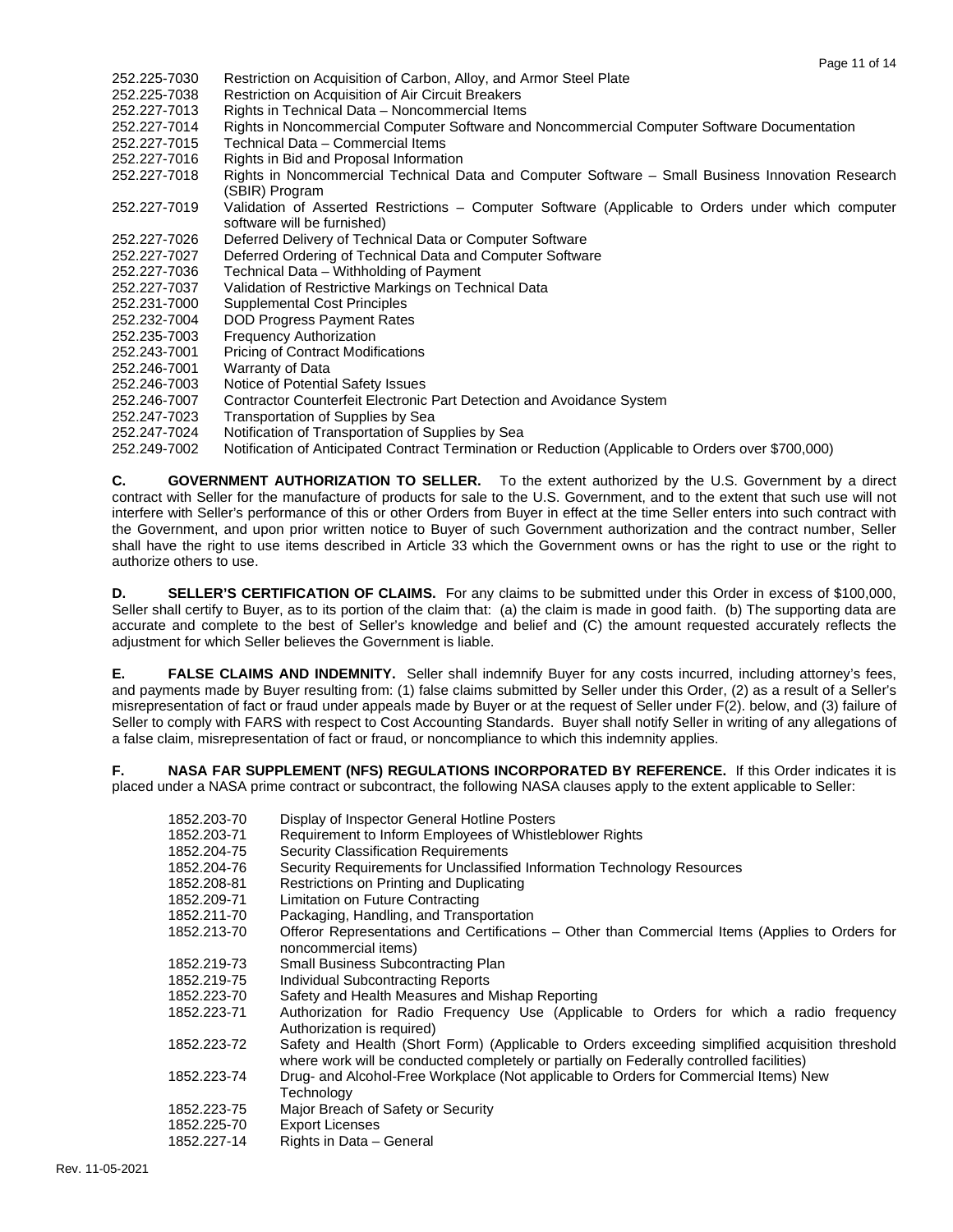| 1852.227-17 | Rights in Data - Special Works                                              |
|-------------|-----------------------------------------------------------------------------|
| 1852.227-19 | Commercial computer software - Restricted Rights                            |
| 1852.227-70 | New Technology – Other than a Small Business Firm or Nonprofit Organization |
| 1852.227-72 | Designation of New Technology Representative and Patent Representative      |
| 1852.227-85 | Invention Reporting and Rights - Foreign                                    |
| 1852.227-86 | <b>Commercial Computer Software License</b>                                 |
| 1852.228-75 | Minimum Insurance Coverage                                                  |
| 1852.237-72 | Access to Sensitive Information                                             |
| 1852.237-73 | Release of Sensitive Information                                            |
| 1852.245-72 | Liability for Government Property Furnished For Repair or Other Services    |

### **42. PROHIBITION OF PURE TIN:**

The use of Pure Tin Plated Finishes is strictly PROHIBITED! Any Tin Plating or Solder Processes shall contain no less than three (3) percent Lead composition, unless specifically authorized in writing by the Procuring Agency. These restrictions apply for all types and levels of procurements with the Seller Responsible for communicating these restrictions to subcontractors or sub-tier suppliers as required.

### **43. EXCLUSION OF HAZARDOUS MATERIALS ON EPA 17 AND DOD TOP 10 LISTS:**

Every effort should be made to exclude chemicals and compounds found on the EPA 17 and DoD top 10 lists of hazardous materials (see Attachment 1) in the equipment of supplies furnished under this Purchase Order. In addition, every effort should be made to exclude hazardous materials found on said lists in the processes used to furnish equipment or supplies under this Purchase Order. Reasonable steps shall be taken to ensure that said equipment or supplies are not contaminated with any chemicals and compounds on EPA 17 and DoD Top10 lists. Should the Technical Data Package require hazardous material contained on EPA and DoD Top ten (10) lists, notify Buyer.

### **44. EXCLUSION OF MERCURY:**

The equipment or supplies furnished under this Purchase Order shall contain no metallic mercury or mercury compounds and reasonable steps shall be taken to ensure that said equipment or supplies are not contaminated with mercury or mercury compounds. Should the Technical Data Package require mercury or mercury compounds, notify the Buyer.

### **45. ELIMINATION OF OZONE DEPLETING CHEMICALS:**

The Clean Air Act (42 U.S.C. Section 7401) Title VI., Section 602A, as amended November 15, 1990, bans the production of Class 1 Ozone Depleting Chemicals (ODC) effective January 1996. Process changes associated with the elimination of these chemicals, as applicable to the manufacture of the items(s) on this purchase order, must be approved by Buyer prior to implementation. Notification must include technical rationale validating the new process. Should a reference for ODC be found within the Technical Data Package, please notify the individual whose name appears in the buyer field of the purchase order.

Every effort should be made to exclude Class 2 ozone Depleting Chemicals in the equipment or supplies furnished under this Purchase Order. In addition, every effort should be made to exclude Class 2 Ozone Depleting Chemicals found on said lists in the processes used to furnished equipment of supplies under this Purchase Order. Reasonable steps shall be taken to ensure that said equipment of supplies is not contaminated with Class 2 Ozone Depleting Chemicals. Should the Technical Data Package require Class 2 Ozone Depleting Chemicals, please notify the individual whose name appears in the buyer field of the Purchase Order.

### **46. EXPORT**

Seller, at its sole expense, agrees to comply with all laws and regulations of the United States and other countries related to exports and imports including obtaining all required authorizations from the U.S. or other applicable governments. Without limiting the foregoing, Seller agrees that it will not transfer any export controlled item, data, or services, to include transfer to foreign persons employed by or associated with, or under contract to Seller or Seller's lower-tier suppliers, without the authority of an export license, agreement, or other applicable exemption or exception of the U.S. or other applicable governments.

Seller is hereby notified that certain hardware (e.g., finished goods, parts, components, accessories, attachments, samples, or prototypes), technical data (e.g., technical specifications, drawings, photos, instructions, or other technical information in any form), and/or services provided by Buyer for purposes of this Order are or may be subject to the International Traffic in Arms Regulations (ITAR) (22 C.F.R. parts 120 – 130). In addition, Seller is hereby notified that hardware, technical data, and/or services sold by Seller that are designed, developed, modified, adapted or configured from hardware, technical data, and/or services provided by Buyer are or may be subject to the ITAR.

Seller agrees to notify Buyer if any deliverable under this Contract is restricted by export control laws or regulations.

Seller shall immediately notify Buyer Representative if Seller is, or becomes listed in any Denied Parties List or if Seller's export privileges are otherwise denied, suspended or revoked in whole or in part by any U.S. Government entity or agency.

If Seller is engaged in the business of either exporting or manufacturing (whether exporting or not) defense articles or furnishing defense services, Seller represents that it is registered with the Directorate of Defense Trade Controls, as required by the ITAR, and it maintains an effective export / import compliance program in accordance with the ITAR, including all other applicable U.S. regulations.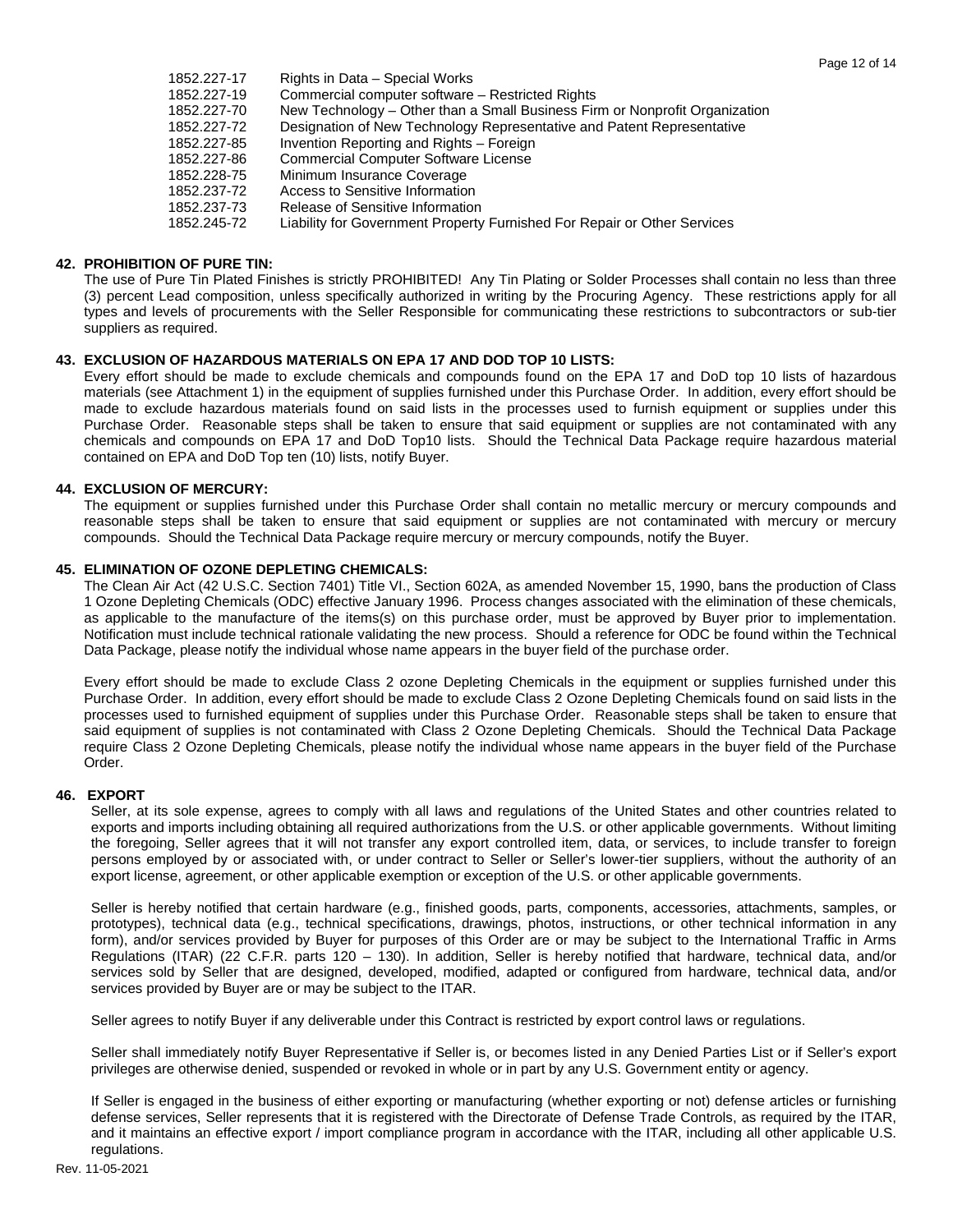Where Seller is a signatory under a Buyer export license or export agreement (e.g., TAA, MLA), Seller shall provide prompt notification to the Buyer Representative in the event of changed circumstances including, but not limited to, ineligibility, a violation or potential violation of the ITAR, and the initiation or existence of a U.S. Government investigation that could affect the Seller's performance under this Order.

If any technical data required to perform this Order is exported to the Seller under an approved U.S. Government export authorization, Seller shall comply with the following: (i) The technical data shall be used in accordance with the requirements of the approved export authorization; (ii) The technical data shall not be disclosed to any other person, subcontractor, Seller facility or country without the prior written permission of Buyer and the U.S. Government, as required; (iii) Seller acknowledges that it is not acquiring any rights to the technical data; (iv) Seller, including previously approved lower-tier subcontractors, shall return, or at Buyer's direction, destroy all of the technical data exported to Seller pursuant to this Order upon fulfillment of its terms; (v) Unless otherwise directed by Buyer, Seller shall deliver the items only to Buyer or to an agency of the U.S. Government; and (vi) Seller shall include the terms of this subsection in all lower-tier subcontracts issued when technical data is provided to the lower-tier subcontractor. In all cases Seller, prior to the transfer of such technical data, must have written permission of Buyer and the U.S. Government, as required.

Seller shall be responsible for all losses, costs, claims, causes of action, damages, liabilities and expense, including attorney's fees, all expense of litigation and/or settlement, and court costs, arising from any act or omission of Seller, its officers, employees, agents, suppliers, or subcontractors at any tier, in the performance of any of its obligations under this clause.

## **47. IMPORT**

#### **Customs**

For each shipment of items covered by this order, Seller shall furnish Buyer with a commercial invoice containing, at a minimum, the following information: (a) port of entry; (b) name and address of Seller and Buyer entity purchasing the items; (c) name of shipper (if different from Seller); (d) country of export; (e) detailed description of items in English; (f) quantities and weights; (g) actual purchase price, including all elements of the amount paid or payable by Buyer; (h) the currency in which the sale was made; (i) all charges, costs and expenses associated with the items, including freight, insurance, commission, containerization and packing, unless the cost of packing, containerization and inland freight are already included in the invoice price; (j) all rebates or discounts; and (k) the country of origin (manufacture) of the items. The value of any goods or services furnished for the production of the items (e.g., "assists") not included in the invoice price, must be reported on the invoice for the first shipment of goods unless Buyer directs otherwise in writing. All items, unless specifically exempted, shall be marked in a conspicuous place as legibly, indelibly, and permanently as the nature of the article (or container) will permit, with the country of manufacture of the items. Seller shall provide Buyer upon its request necessary documentation (e.g., manufacturer affidavit or NAFTA certificate) to enable Buyer to claim preferential duty treatment for Items eligible under applicable trade preference regimes. Seller agrees to comply with all laws and regulations governing the importation of goods into the customs territory of the United States and any other country of importation. Seller agrees to hold harmless and indemnify Buyer, its directors, officers and employees against all losses, claims, penalties, judgments, liabilities and expenses which any of them may pay or incur arising out of representations made by the Seller with respect to documentation or other Customs or Governmental requirements with regard to entry requirements, classification, valuation, preferential treatment, duty drawback or trade terms.

### **Government Duty Increases**

If government authorities declare or otherwise impose countervailing duties, antidumping duties, or retaliatory duties on items imported by Buyer under this order, Buyer reserves the right to terminate this order in accordance with the provisions in Section 15.

### **Duty Drawback Rights**

All drawback of duties and rights thereto related to duties paid by Seller or Buyer upon importation of the items into any customs territory if the items are subsequently exported from that country shall accrue to the exclusive benefit of Buyer. Seller agrees to provide Buyer with all documents, records and other supporting information necessary to obtain any such duty drawback, and agrees to reasonably cooperate with Buyer to obtain such payment.

### **48. C-TPAT**

**Customs – Trade Partnership Against Terrorism**. To the extent any item covered by this Order is to be imported into the United States of America, if requested by the Buyer, Seller shall comply with all applicable recommendations or requirements of the Bureau of Customs and Border Protection's Customs-Trade Partnership Against Terrorism ("C-TPAT") initiative. Upon request, Seller shall certify in writing its compliance with all applicable recommendations or requirements of the C-TPAT initiative. Seller shall notify Buyer within 24 hours of any breaches of security or threats to the supply chain. Where a breach or threat of breach exposes Buyer to potential harm, Seller shall notify Buyer immediately. Seller shall be responsible for all costs associated with C-TPAT compliance. Further information about the C-TPAT program may be found on the Customs website at [http://www.cbp.gov.](http://www.cbp.gov/)

# **49. CONFLICT MINERALS**

Seller shall use commercially reasonable efforts to:

(a) Identify whether the items supplied hereunder contain tantalum, tin, tungsten, or gold; and